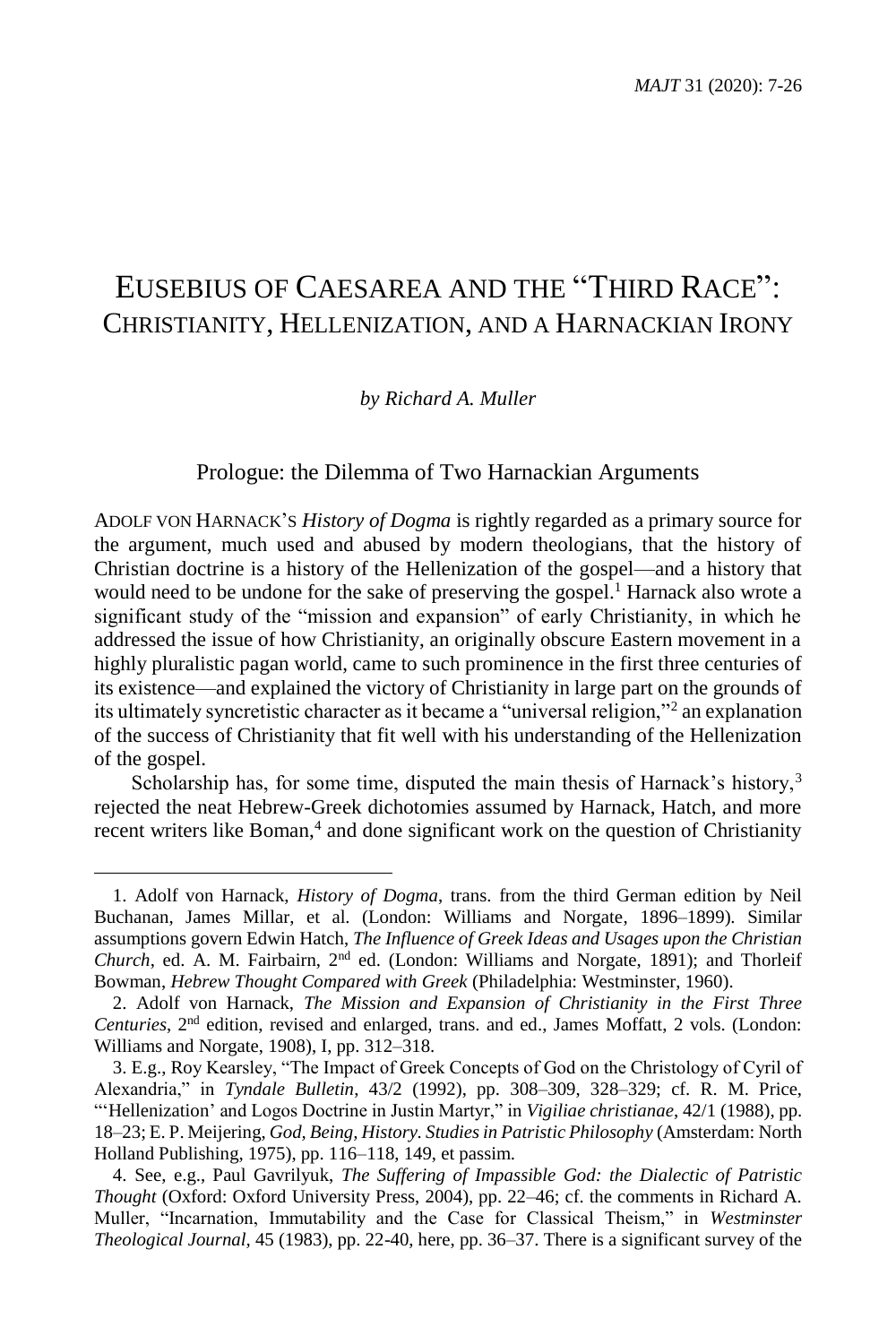and philosophy as debated in the centuries before Nicaea.<sup>5</sup> This historiographical point is significant in and of itself, given the ongoing failure of a very large number of contemporary systematic theologians to rid themselves of Hebrew-Greek dichotomies.

What has gone unnoticed in the critiques of Harnack is that, despite the broad agreement of the Hellenization thesis of *The History of Dogma* and the syncretism thesis of *The Mission and Expansion of Christianity*, there remains a significant subargument in Harnack's own work, set in the latter study, that, once elaborated across the spectrum of patristic usages, tends to modify the main thesis of syncretism and thereby undercuts the more famous Hellenization thesis of *The History of Dogma* and does so in a highly significant theological and philosophical manner when examined in the light of the patristic tradition of apologetics. I refer to Harnack's excursus on descriptions of Christianity as the "third race," which points toward an early Christian assumption of a fusion of Hebraic and Hellenistic religion and philosophy that consciously strove to supersede both—and that, accordingly, would have viewed the removal of Greek thought from Christianity in search of a Hebraic gospel to be a violation of Christianity itself and a denial of the purpose of the gospel. In what follows, I propose to trace out the patristic argument concerning the "third race," bracketed by the work of Eusebius of Caesarea, who arguably brought the argument to its fullest theological and philosophical elaboration.<sup>6</sup>

## Eusebius (ca. A.D. 262–340) in the Christian Apologetic Tradition

The tribulation through which the church had passed was still painfully before Eusebius' mind when, ca. A.D. 314, he began his apologetic summation, the thirtyfive books entitled *Praeparatio Evangelica* and *Demonstratio Evangelica*, 7 and the

scholarship on the cultural relation of Christianity to Greek, Roman, "barbarian," and Jewish culture in Stamenka Antonova, *Barbarian or Greek? The Charge of Barbarism and Early Christian Apologetics* (Leiden: Brill, 2018).

<sup>5.</sup> See C. J. De Vogel, "Platonism and Christianity: A Mere Antagonism or a Profound Common Ground?" in *Vigiliae Christianae*, 39 (1985), pp. 1–62; Ilaria L. E. Ramelli, "Origen, Patristic Philosophy, and Christian Platonism: Re-Thinking the Christianisation of Hellenism," in *Vigiliae Christianae*, 63/3 (2009), pp. 217–263; George Karamanolis, "Early Christian Philosophers on Aristotle," in Andrea Falcon, ed., *Brill's Companion to the Reception of Aristotle* (Leiden: E. J. Brill, 2016), pp. 460–479.

<sup>6.</sup> See Aryeh Kofsky, *Eusebius of Caesarea Against Paganism* (Leiden: E. J. Brill, 2000), pp. 100–101, notes Eusebius use of the concept but does not elaborate the point; note also Sabrina Inowlocki, *Eusebius and the Jewish Authors: His Citation Technique in an Apologetic Context* (Leiden: E. J. Brill, 2006), p. 114.

<sup>7.</sup> Eusebius of Caesarea, *Eusebii Pamphilii Evangelicae Praeparationis, Libri XV. Ad codices manuscriptos denuo collatos recensit anglice nunc primum reddidit et notis et indicibus instruxit E. H. Gifford*. 4 volumes in 5 (Oxford: Oxford University Press, 1903), translation in vol. 3/1 and 3/2; and Eusebius, *The Proof of the Gospel being the Demonstratio Evangelica of Eusebius of Caesarea*, trans. W. J. Ferrar, 2 vols. (London: S.P.C.K, 1920). Eusebius himself regarded the two works as parts of a unified whole: see *Preparation for the Gospel*, I.i (pp. 4–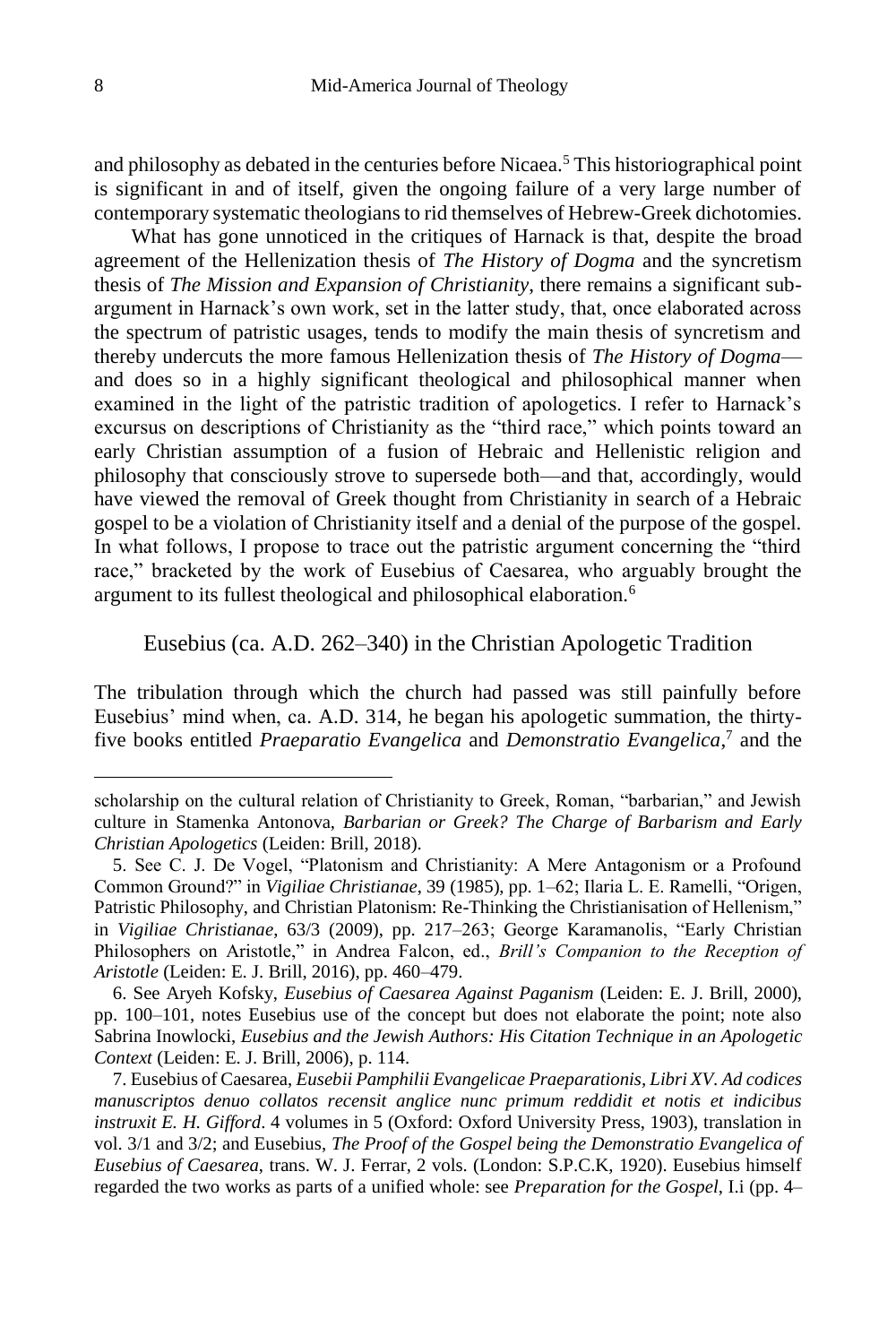future of Christianity under the new toleration was not at all assured. This remained the case when, after Nicaea, Eusebius composed the third portion of his apologetic, the *Theophania*. <sup>8</sup> Well into the fifth century the entrenched paganism of the old Roman aristocracy would raise the charges of atheism, of barbarism, and of antagonism to *romanitas* that had characterized the earliest complaints against the Christians. Eusebius' great apologetic work, the gathering of the largest and most comprehensive collection of apologetic materials from the patristic era, attempts to consolidate the arguments of his predecessors in the genre, to elicit the broadest possible catena of citations from pagan authors in support of Christian counter-contentions, to analyze the ancient Hellenistic and Hebraic sources of Christian teaching, and to prove the superiority of Christianity over all previous religious and philosophical systems.<sup>9</sup>

Eusebius' full apologetic—both the *Praeparatio Evangelica* in fifteen books and the *Demonstratio* proper in the remaining twenty, plus the five books of the *Theophania*—is more than a simple defense.<sup>10</sup> His apologetic is a codification which, in the words of W. J. Ferrar, employs earlier essays by Justin, Athenagoras, and Origen as sources for the acknowledged *"loci communes"* of Christian apology,<sup>11</sup> and draws on a wealth of Greek materials, some of which are now known only by way of the fragments found in Eusebius' work. Eusebius proposed to improve on the work of his predecessors in two ways: first, he will provide more extensive documentation and second, more importantly, he will follow the logic of his own argument rather than refute his opponents point for point. In short, he did not submit to pagan logic and pagan order of debate. Eusebius' work is a Christian apologetic on the offensive, exercising for the first time a powerful freedom of expression and, indeed, ownership of an intellectual tradition both Hebraic and Hellenistic in which Greek thought is

<sup>5);</sup> on the unity of Eusebius' project, see Kofsky, *Eusebius of Caesarea*, pp. 74–99. Note that of the thirty-five books belonging to the work, only twenty-five survive—fifteen in the *Praeparatio* and only ten of the original twenty of the *Demonstratio*.

<sup>8.</sup> Eusebius of Caesarea, *On the Theophania or Divine Manifestation of our Lord and Saviour Jesus Christ*, trans. Samuel Lee (Cambridge: Cambridge University Press, 1843), probably written between A.D. 333 and 337, is not only of a later date than the *Preparatio* and *Demonstratio*, but is in many places reliant on these two earlier apologies and on other works of its author; cf. Kofsky, *Eusebius of Caesarea*, pp. 276–279, 285, 288.

<sup>9.</sup> Cf. the evaluation of Eusebius' work in Johannes Quasten, *Patrology*, 4 vols. (Allen: Christian Classics, 1983), III, p. 328; also F. J. Foakes-Jackson, *Eusebius Pamphili, Bishop of Caesarea in Palestine and First Christian Historian: A Study of the Man and His Writings* (Cambridge: W. Heffer, 1933), pp. 118, 140–141.

<sup>10.</sup> As Kofsky points out, *Eusebius of Caesarea*, pp. 74–75, *Demonstratio Evangelica* is likely the name for the entire two-part project, with the *Praeparatio* standing as an introduction: the two parts function as a single massive apologetic treatise; cf. W. J. Ferrar, "Introduction," in Eusebius, *Proof of the Gospel*, p. ix.

<sup>11.</sup> Ferrar, "Introduction," pp. xiv–xv; and see Arthur Droge, *Homer or Moses? Early Christian Interpretations of the History of Culture* (Tübingen: J.C.B. Mohr, 1989), who analyses the early Christian apologetic appropriation of Greek culture from Justin to Eusebius.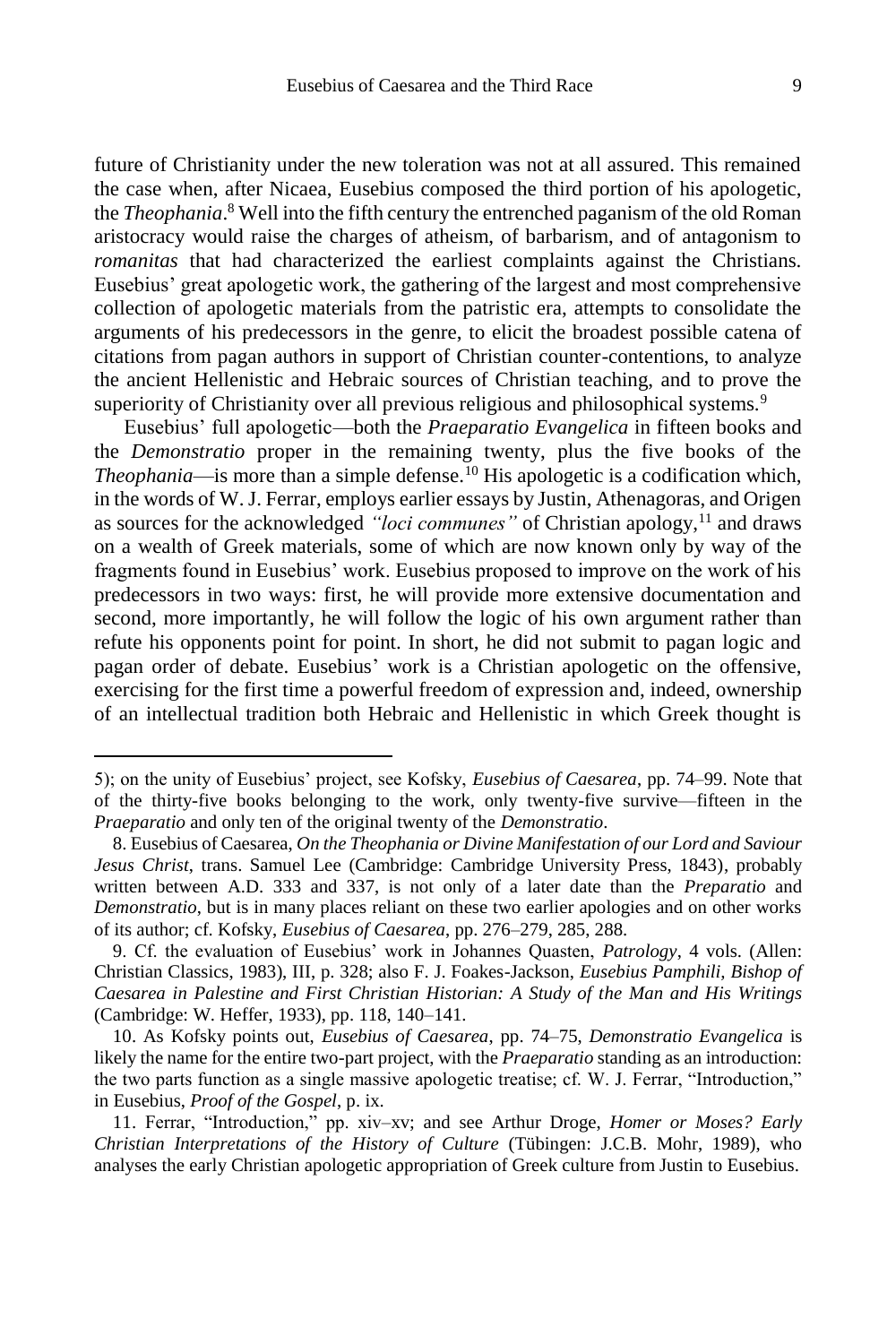critiqued and Judaism is argued as the prophetic ancestor of the Christian teaching of salvation. It needs to be noted that Eusebius was highly critical of Greek philosophy, with Plato alone receiving largely praise.<sup>12</sup> A significant portion of the *Theophania* is devoted to an attack on pagan polytheism and an exposition of the errors of the philosophers.<sup>13</sup>

There were, of course, major apologetic treatises written after the Eusebius notably Augustine's *De civitate Dei,* Theodoret of Cyrrhus' *Graecarum affectionum curatio,* called by Tixeront the "most perfect apology produced by the Greek Church,"<sup>14</sup> and Cyril of Alexandria's *Contra Julianum*—but all three belong to a different age and address different problems than Eusebius' great work. Whereas Eusebius stands as the last major apologist to have lived through the persecutions and sums up a tradition in which Christianity was described as the highest form of philosophy and ethics attainable in an engagement with the Hebraic and Hellenic achievements, later apologists, like Augustine, Theodoret, and Cyril, all needed to move beyond this form of the apologetic problem and focus on the disengagement of Christianity from the last flowering of pagan Hellenism and *romanitas.* Eusebius brings the earlier age of apologetics to a close, hands on the materials of apology, and points to the more discursive and dogmatic models of the later writers, and in so doing, he arguably places a capstone on the argument for Christianity as the "third race."

# The Apologetic Tradition and the "Third Race"

Throughout the writings of the Apologists, from the third century onwards, the Pauline statement (Gal. 3:27–28) that those who have "put on Christ" are "neither Jew nor Greek" is supported by the apocryphal *logion* of Peter, known to Aristides, Clement of Alexandria, and probably to Origen: "Worship not this God in the manner of the Greeks . . . neither worship him in the manner of the Jews . . . we are Christians, who as a third race worship him in a new way."<sup>15</sup> This produced a theory that the Christians were a new people, rooted in the best traditions of both pagan and Jewish antiquity, but distinct from the errors of both Hellenism and Judaism, in short, a "third race," and the true heir of all religious truth.<sup>16</sup> This early Christian sensibility of identification as a "third race" is, moreover, reinforced by a parallel self-identification as a people

<sup>12.</sup> D. S. Wallace-Hadrill, *Eusebius of Caesarea* (London: A. R. Mowbray, 1960), pp. 140– 147.

<sup>13.</sup> Eusebius, *Theophania*, II (pp. 66–154).

<sup>14.</sup> J. Tixeront, *A Handbook of Patrology*, 2nd ed. (St. Louis: B. Herder, 1923), p. 207.

<sup>15.</sup> *Kerygma Petrou* in *New Testament Apocrypha,* revised edition, ed. Wilhelm Schneemelcher, trans. R. McL. Wilson, 2 vols. (Philadelphia, Westminster, 1992), II, pp. 38– 39. Cf. the Greek text in Ernst von Dobschütz, *Das Kerygma Petri kritisch untersucht* (Leipzig: J. C. Hinrichs, 1893), p. 21, where Christians are identified as a τρἰτῳ γἐνει. Dobschütz' comments on this fragment (ibid., pp. 45–50) do not take up the issue of a "third race."

<sup>16.</sup> Harnack, *Mission and Expansion,* I, pp. 266–278; and cf. David F. Wright, "A Race Apart?: Jews, Gentiles, Christians," in *Bibliotheca Sacra*, 160/638 (2003), pp. 134–137.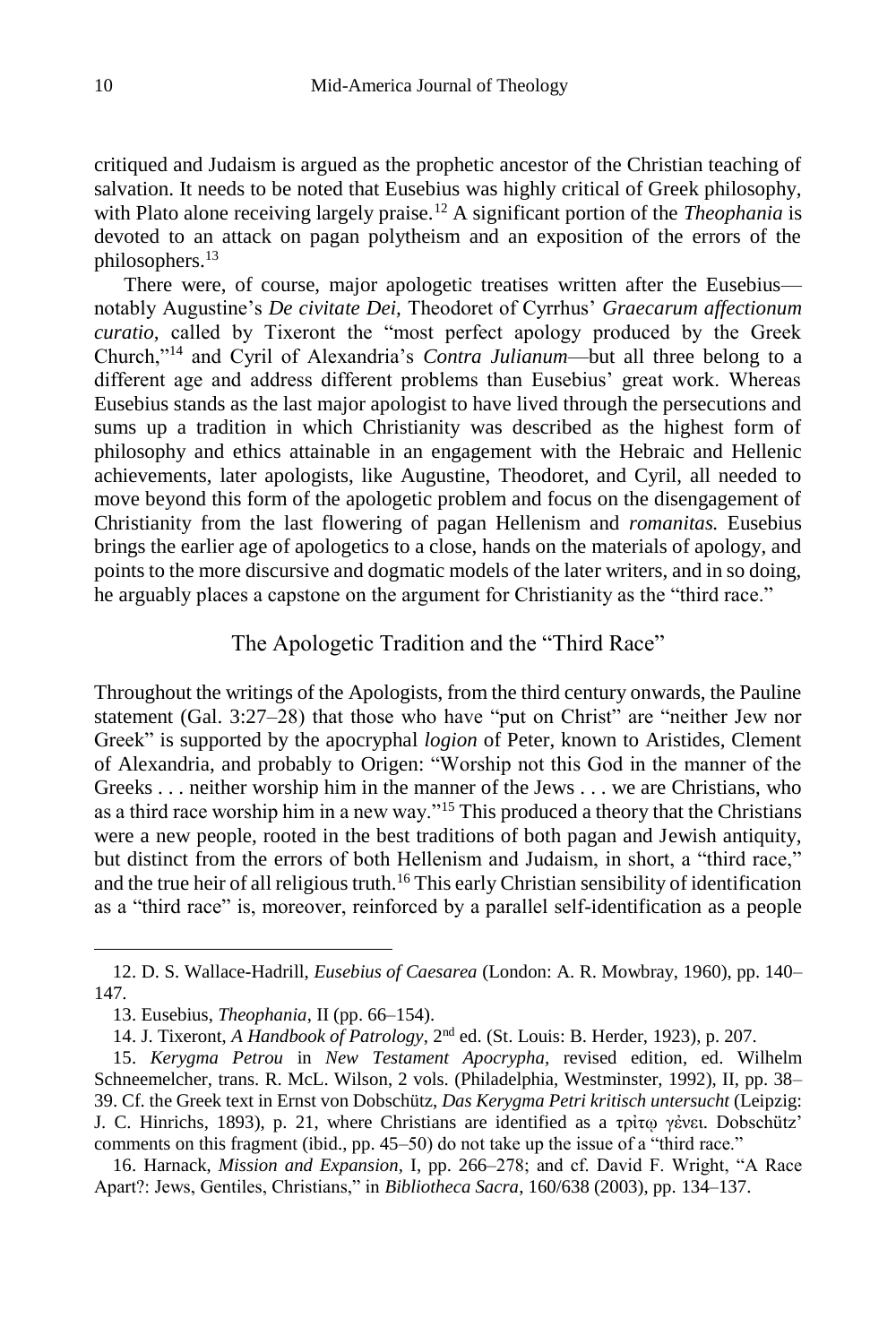or "race" characterized by "righteousness" and "fear of God."<sup>17</sup> Development of an apologetic based on an identity that was "neither Jew nor Greek," as Frances Young has indicated, reflects the alien status of converts to a religion regarded with suspicion by the surrounding cultures and the attempt of the converts to assert the positive significance of their distinction from Jewish and Greek cultures,<sup>18</sup> albeit also recognizing their rootage in both.

While recognizing the impact of Graeco-Roman philosophy on the Christian writers of the second and early third centuries, this sense of otherness, "neither Jew nor Greek," was evidenced in two nearly opposite approaches to the pagan philosophical tradition. There was one line of Christian thought that expressed an almost entirely negative view of pagan culture and philosophy (despite its connections and indebtedness), extending from the apologetic treatises of Aristides, Tatian, and Theophilus of Antioch to the anti-gnostic writings of Irenaeus and Tertullian. There was also a line of argument that identified the best of pagan philosophy as a positive background to Christianity together with the Judaism of the Old Testament, as illustrated in the works of Justin Martyr, Minucius Felix, and Athenagoras, that carried over into the thought of the Alexandrian fathers, Clement and Origen.<sup>19</sup> It has been pointed out that these two views are not absolutely opposed: if philosophy were defined generically as the pursuit of wisdom and truth, it would have generated little opposition among the writers of the early church—if on the other hand philosophy were defined specifically as a particular form or tradition of thought, reasons for its rejection were obvious.<sup>20</sup>

As to the actual phrase, "third race" or *tertium genus*, Harnack argued a progression of usages. He did not include reference to the fragments of the *Kerygma Petrou* found in Clement of Alexandria or to the phrase as present in *Apology of Aristides*, and, accordingly, did not connect that earliest positive reference to a "third race" with the later usages—oddly, inasmuch as Harnack's *Mission and Expansion* was written after the appearance of both Dobschütz' edition of the *Kerygma Petrou* and the Harris-Robinson edition of Aristides. In any case, in the absence of consideration of these two sources, Harnack argued a progression from negative pagan usage, to a Christian acknowledgment of the usage in Tertullian, to positive Christian

<sup>17.</sup> On which, see Judith M. Lieu "The Race of the God-Fearers," in *Journal of Theological Studies*, n.s., 46/2 (1995), pp. 483–501.

<sup>18.</sup> Frances Young, "Greek Apologists of the Second Century," in Mark Edwards, et al., ed., *Apologetics in the Roman Empire: Pagans, Jews, and Christians* (Oxford: Oxford University Press, 1999), pp. 81–104, here, pp. 81, 88, 89.

<sup>19</sup>. See Droge, *Homer or Moses*, pp. 53–161.

<sup>20.</sup> See George Karamanolis, *The Philosophy of Early Christianity* (Durham: Acumen, 2013), pp. 29–31; cf. Jean Daniélou, *A History of Early Christian Doctrine Before the Council of Nicaea*, 3 vols., trans. J. A. Baker (Philadelphia: Westminster, 1973), II, pp. 23, 40–44, 47– 48, 51–52; III, pp. 209–211; and note Henry Chadwick, *Early Christian Thought and the Classical Tradition: Studies in Justin, Clement, and Origen* (Oxford: Clarendon Press, 1966), pp. 1–2.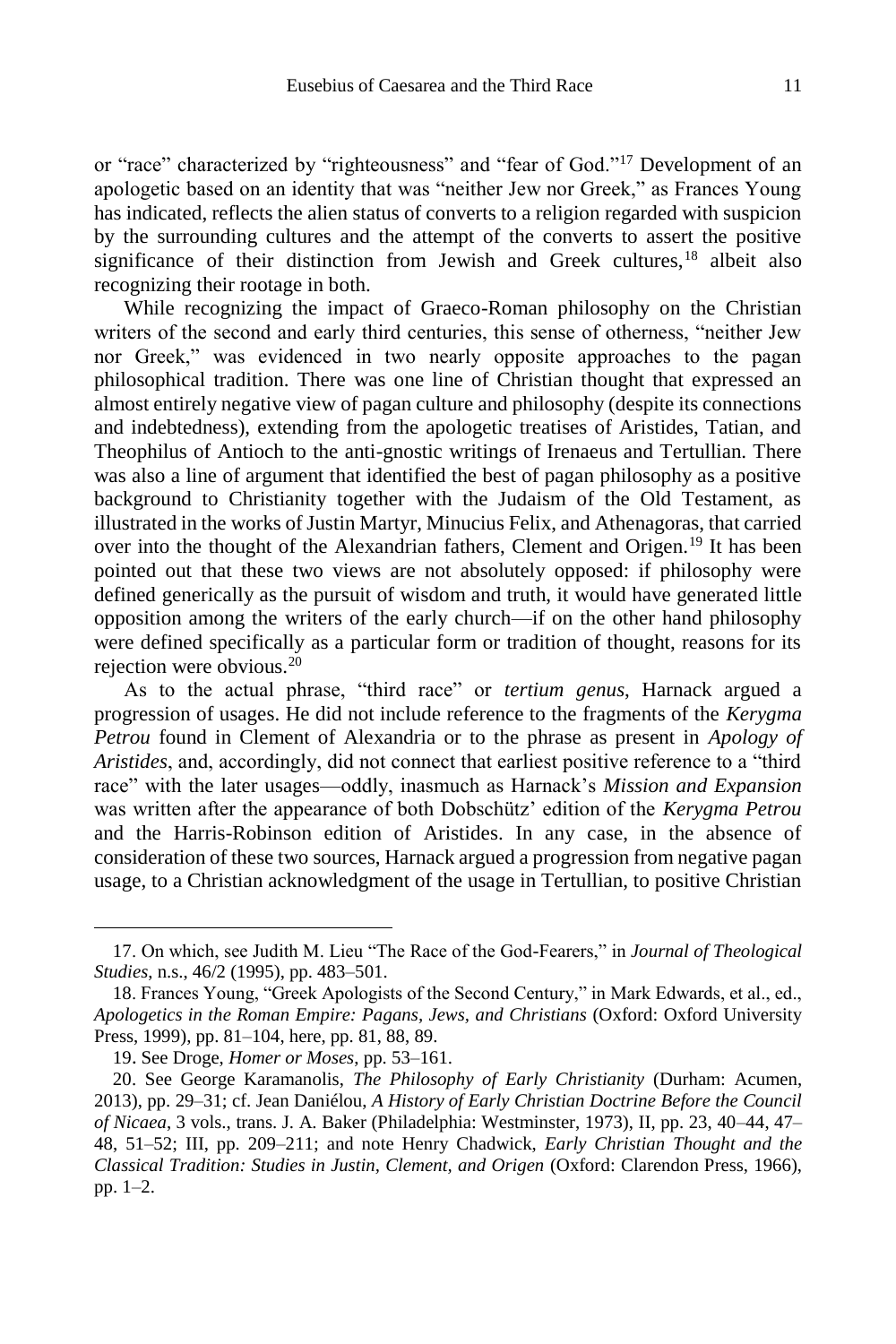acceptance of the term in Pseudo-Cyprian. Thus, throughout the second century, there are pagan references to Christians as being a distinct people or nation having distinctive ideas concerning God, worship, and the conduct of life, in a few cases framed positively, but more typically in highly derogatory terms. Harnack concluded that by the end of the second century identification of Christians as a third group after Romans and Jews was virtually a commonplace among the pagan writers.<sup>21</sup> Tertullian commented, ca. A.D. 197, with reference to detractors of Christianity, "we are called the third race [*tertium genus dicimur*]"—noting the term or epithet as a negative pagan or Roman description of Christians. Less than a half century later, A.D. 242–243, Pseudo-Cyprian states in his *De Pascha*, "we are the third race [*tertium genus sumus*]," indicating positive acceptance of the term as a descriptor of Christians as a distinct people.<sup>22</sup> Harnack's analysis, then, did not trace out the patristic trajectories of related usages nor does it offer much in the way of positive linkage of the language of "third race" to the Pauline and Pseudo-Petrine language of "neither Jew nor Greek." Nor did Harnack consider the parallel identification of Christians as a God-fearing "race of the righteous" as illuminating the identification of Christians as the "third race."

What can be traced out, then, in some contrast to Harnack's proposal, is a double trajectory of usage—one side of which encounters the negative pagan usage of "third race" and deals with it apologetically, and another side of the argument that accepts the notion of a "third race" or third kind of people early on and develops it as a positive self-identification. Various Christian writings of the second century, moreover, while lacking the actual term "third race," contained apologetic arguments that paralleled the pagan characterization and turned the distinctiveness of Christianity over against both pagan and Jewish theism to positive use.

Beyond the *Kerygma Petrou*, specific identification of Christians as a distinct class or group among the "races" can be found, ca. A.D. 132, in the *Apology of Aristides*, which, arguably, drew on the *Kerygma Petrou* as one of its sources.<sup>23</sup> Whereas the earlier document simply makes the point that Christians worship differently from the Greeks and Jews, in Aristides' work it makes its debut, as it were, as a major premise of early Christian apologetics.<sup>24</sup> The Syriac and Armenian texts of the *Apology* identify four groups—Barbarians, Greeks, Jews, and Christians.<sup>25</sup> The Greek text, however, offers what would become the standard formula in the early church, echoing the Pauline formula or the Petrine *logion* (or both), "there are three races (τρἰα γἐνη) of people in the world, namely, the worshipers of the gods acknowledged among you,

<sup>21.</sup> Harnack, *Mission and Expansion,* I, pp. 267–269, 273.

<sup>22.</sup> Harnack, *Mission and Expansion*. I, p. 274, n.1.

<sup>23.</sup> Schneemelcher, *New Testament Apocrypha*, II, p. 34.

<sup>24.</sup> See Robert M. Grant, *Greek Apologists of the Second Century* (Philadelphia: Westminster, 1988), pp. 38–39.

<sup>25.</sup> Aristides, *Apology*, ii, in *ANF*, IX, p. 264, translating in parallel the Greek and the Syriac.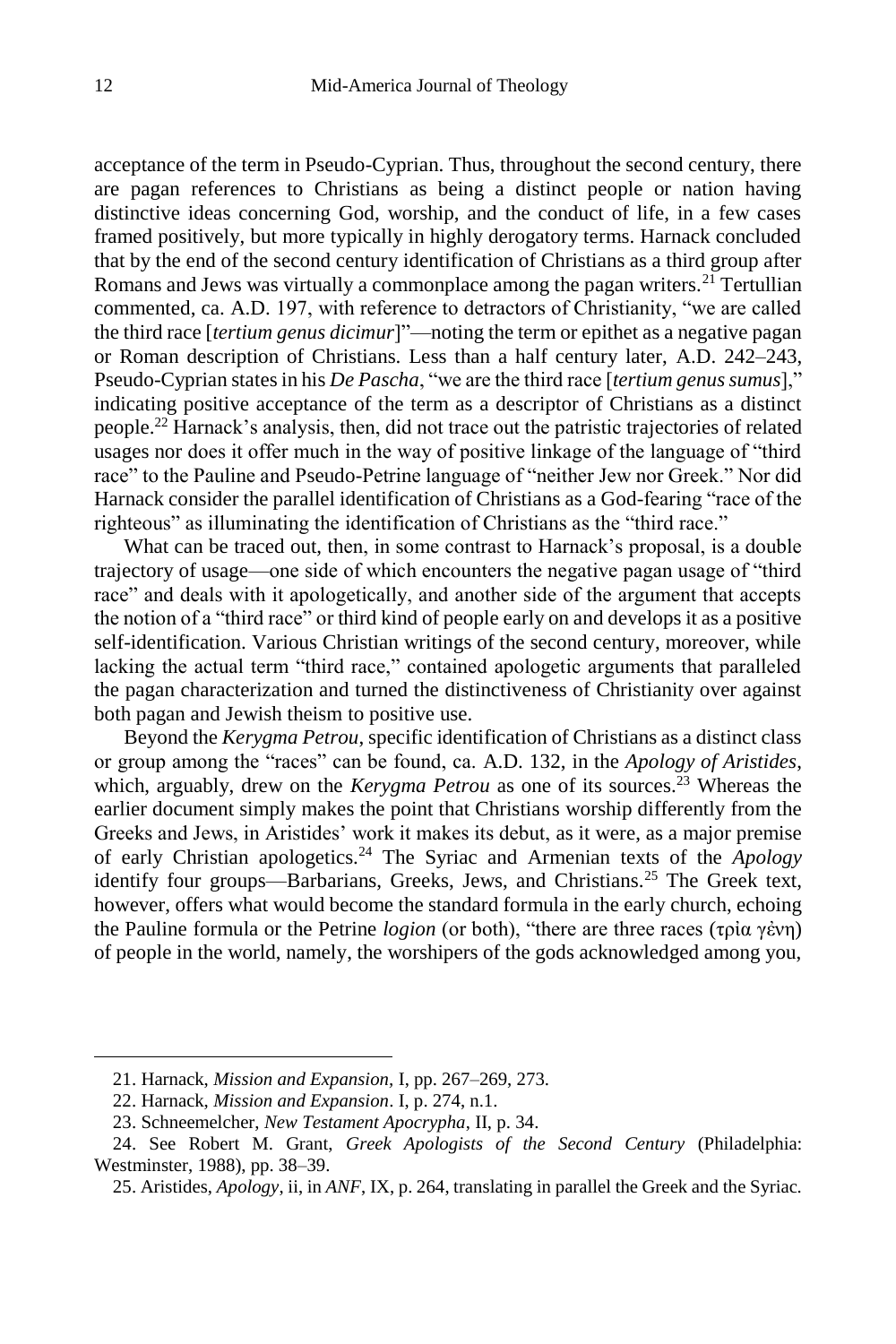and Jews, and Christians."<sup>26</sup> Aristides philosophical argumentation, moreover, offers a strong argument for monotheism and for the identity of God as eternal, perfect, and utterly beyond created things, points to the problems of pagan idolatry despite the monotheistic views of various poets and philosophers, argues the superiority of Jewish monotheism with its vision of the Creator, but also the failure of Judaism in its ceremonialism and ritualism—leaving Christianity as the religion that alone understands and follows the true God.<sup>27</sup>

Quite early on, the positive strand of the third race theme can be identified in apologetic arguments that identify the best of pagan philosophy as derived from Jewish religion and then claim Christianity as the true successor of Judaism. In the form of this argument found in Justin Martyr's *First Apology* and the Pseudo-Justin *Address to the Greeks*, Plato learned his philosophy in Egypt, where he encountered Mosaic monotheism and its law.<sup>28</sup> Whether or not one accepts Justin's aetiology, the underlying assumption of a long interpenetration of Hebraic and Hellenic or Hellenistic, specifically the Judaeo-Christian aetiology of the origins of Greek philosophy in ancient Judaism was widely argued and believed in late antiquity.<sup>29</sup> Contrary to Harnack's estimation, however, Justin did not engage in an attempt to reconcile Christianity with Greek philosophy—rather his argument, paralleling the concept of the third race, was intended to show the derivative nature of Greek thought and to demonstrate the successor-status of Christian teaching both to Greek philosophy and to its Mosaic source.<sup>30</sup>

 $\overline{a}$ 

30. Cf. Droge, "Justin Martyr and the Restoration of Philosophy," p. 307.; which goes beyond the notion of a "synthesis" of pagan and Jewish thought as noted in Guy Stroumsa, *Barbarian* 

<sup>26.</sup> Aristides, *Apology*, ii, in *ANF*, IX, p. 264; cf. the Greek text in *The Apology of Aristides*, ed. with an introduction and translation by J. Rendel Harris, 2nd ed. (Cambridge: Cambridge University Press, 1893), p. 100.

<sup>27.</sup> Aristides, *Apology*, xiii-xiv, in *ANF*, IX, pp. 274–279.

<sup>28.</sup> Justin Martyr, *First Apology*, lix, lx; cf. Pseudo-Justin, *Address to the Greeks*, xx–xxvi (*ANF*, I, pp. 182–183, 281–284); cf. A. Davids, "Justin Martyr on Monotheism and Heresy," in *Nederlands Archief*, 56 (1976), pp. 210–234, here, pp. 211–214; Arthur J. Droge, "Justin Martyr and the Restoration of Philosophy," *Church History*, 56 (1987), pp. 303–319, here pp. 307–310; also idem, *Homer or Moses*, pp. 58–65; Price, "'Hellenization' and the Logos Doctrine," pp. 18, 22; and E. R. Goodenough, *The Theology of Justin Martyr* (Jena: Frommann, 1923), pp. 105–106.

<sup>29.</sup> Droge, *Homer or Moses*, pp. 1–48, presents in detail the pagan literature respecting Moses and the Jewish background to the theory of Moses priority; and see Henry Chadwick, "Philo," in A. H. Armstrong, ed., *The Cambridge History of Later Greek and Early Medieval Philosophy* (Cambridge: Cambridge University Press, 1967), p. 139; also Josephus' exposition of the novelty of Greek thought and its dependence on Eastern sources in *Of the Antiquity of the Jews Against Apion*, I.ii-vi, in *The Works of Flavius Josephus*, trans William Whiston, revised by A. R. Shilleto, 5 vols. (London: George Bell, 1889–1890), V, pp. 176–179; note also Albrecht Dihle, *The Theory of Will in Classical Antiquity* (Berkeley: University of California Press, 1982), pp. 5–6; and Henry Chadwick, *Early Christian Thought and the Classical Tradition: Studies in Justin, Clement, and Origen* (Oxford: Clarendon Press, 1966), pp. 14–15.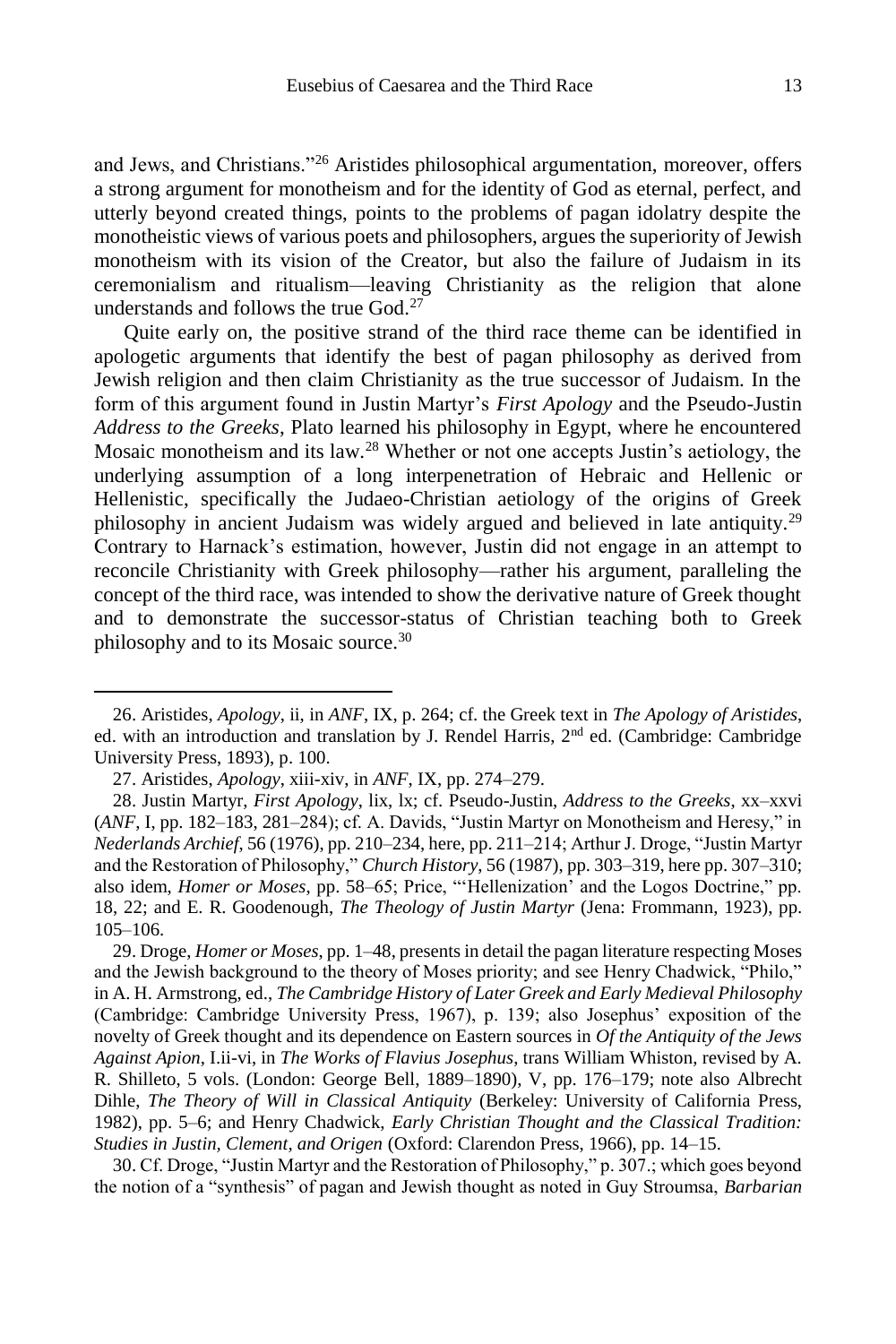There is little reason to dispute the judgment made over a century ago and carried forward in more recent scholarship, that Justin's relationship to "the various philosophic schools" was one of "free criticism of them combined with evident traces of their continued influence," most notably the influences of Platonism and Aristotelianism mediated by way of the Middle Platonists.<sup>31</sup> Justin saw no need to accommodate his reception of biblical teaching and early Christian doctrine to his philosophy: he assumed a harmony of faith and reason and understood his Christianity, defined by Christ as the Logos, to be the true fruition of the biblical revelation and the fulfillment of the promised truths of philosophy. If moreover, Christ is the Logos and the Logos is the source of true knowledge, then Christianity represents the more pure and ancient wisdom.<sup>32</sup> Pseudo-Justin's *Address*, written between the late second and the mid-third century and somewhat less positive on the value of Greek philosophy, delves at length into the Mosaic and prophetic antecedents of Greek philosophy, 33 and follows its account of Moses with a catena of Greek poets and philosophers from Orpheus and Homer to Plato all of whom evidenced some encounter with biblical monotheism, probably by way of Egypt.<sup>34</sup>

From Galatians 3:28 and the *Kerygma Petrou*, early Christians received a positive sense of their distinct identify as a third race, neither Jew nor Greek. In some parallel with this positive understanding of the third race, the early church received from the Greek tradition and Hellenistic Judaism an identification as people characterized by the fear of God and righteousness. This terminology appears in the *Martyrdom of Polycarp* (A.D. 156),<sup>35</sup> where in two places the text refers to Christians as "the race of the righteous," τοῦ γένους τῶν δικαίων, who are described as God-fearing (θεοσεβοῦς). 36

Echoing the point made by Aristides and the *Martyrdom of Polycarp*, the *Letter to Diognetus* (ca. A.D. 200?) embodies the thought of a third people race, albeit not the phrase: "Christians . . . do not treat the divinities of the Greeks as gods at all, although on the other hand they do not follow to the superstition of the Jews . . . this new race

*Philosophy: The Religious Revolution of Early Christianity* (Tubingen: Mohr Siebeck, 1999), pp. 8–26.

<sup>31.</sup> George Tybout Purves, *The Testimony of Justin Martyr to Early Christianity* (New York: Anson D.F. Randolph, 1889), p. 137; cf. Carl Andresen, "Justin und der mittlere Platonismus," in *Zeitschrift für die Neutestamentliche Wissenschaft*, 40 (1952/53), pp. 157–195; also L. W. Barnard, *Justin Martyr: His Life and Thought* (Cambridge: Cambridge University Press, 1966), pp. 27–38; Chadwick, *Early Christian Thought*, pp. 11–12.

<sup>32.</sup> Droge, *Homer or Moses*, pp. 65–68; cf. Chadwick, *Early Christian Thought*, pp. 18–22.

<sup>33.</sup> Pseudo-Justin, *Hortatory Address to the Greeks*, ix–xii, in *ANF*, I, p. 277–278; cf. the remarks in Bardenhewer, *Patrology*, p. 53; with Quasten, *Patrology*, I, p. 205.

<sup>34.</sup> Pseudo-Justin, *Hortatory Address to the Greeks*, xv–xxxiv, in *ANF*, I, pp. 279–288.

<sup>35.</sup> See Quasten, *Patrology*, I, pp. 76–79.

<sup>36.</sup> *Martyrdom of Polycarp*, xiv, xvii, in *The Apostolic Fathers*, edited, with introductions by J. B. Lightfoot and J. R. Harmer (London: Macmillan, 1898), pp. 194, 195; cf. Lieu, "Race of God-Fearers," p. 486.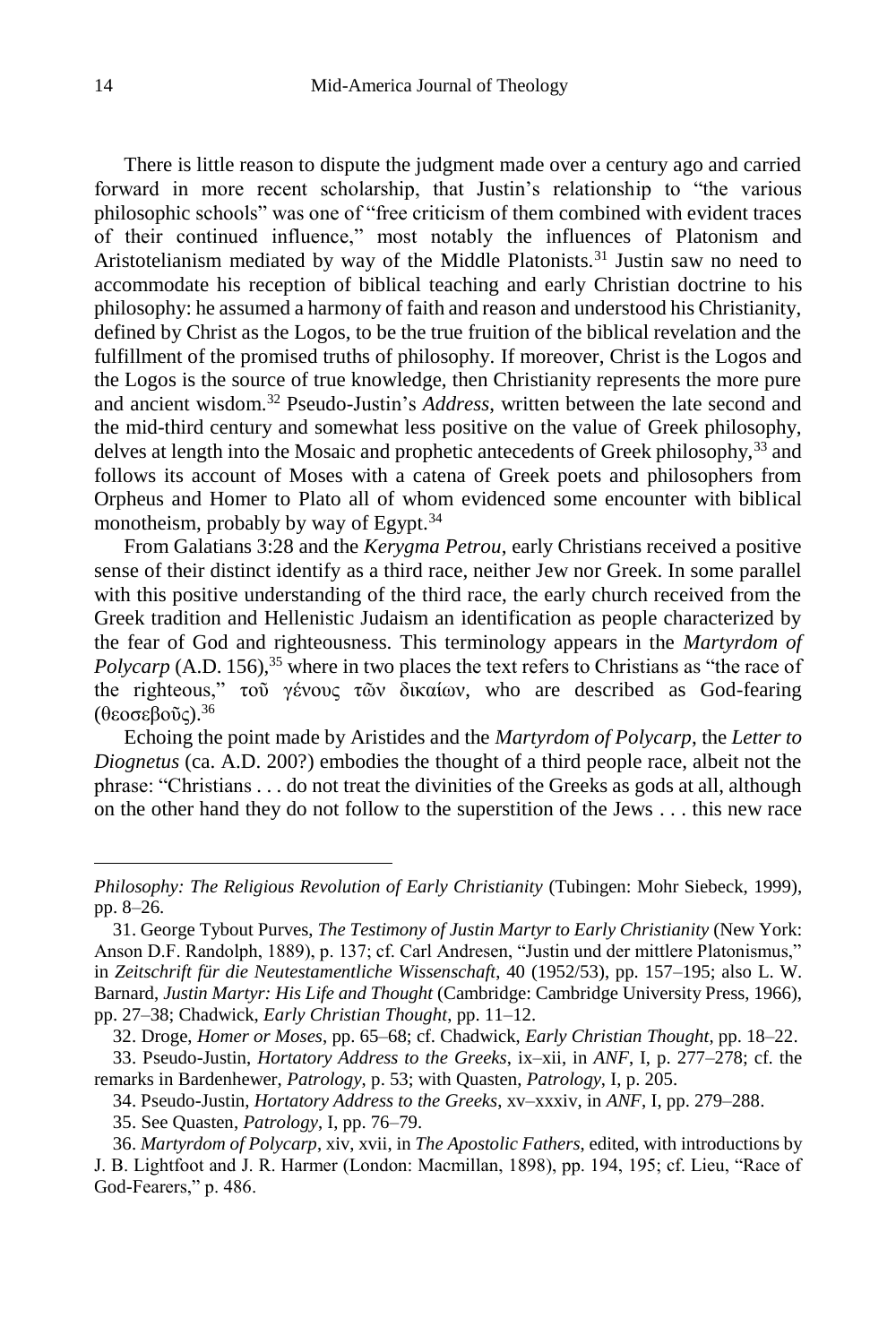or way of life has appeared on earth now." <sup>37</sup> The *Letter to Diognetus*, then, strongly presents the premise of neither Jew nor Greek, and identified Christians a living in all countries but as "aliens" or "foreigners," members of a "new race," whose citizenship is in heaven.<sup>38</sup> Although the date of the work is uncertain, its probable use of Irenaeus and its echoes of Hippolytus place it toward the end of the second century or perhaps the beginning of the third.<sup>39</sup>

The term "third race" appears in the third century—from a negative background in Tertullian, from positive sources in Clement of Alexandria and probably in Origen. As already noted, it is in Tertullian's works, notably in his *Ad Nationes*, that the phrase *genus tertium* appears—and clearly as a slur:

We are indeed called the third race. Are we monsters, Cyropennae, or Sciopades, or some subterranean Antipodeans? If you attach any meaning to these names, pray tell us what are the first and second of the race, that so we may know something of this "third" . . . it is in respect of our religion and not of our nation that we are supposed to be third: the series being the Romans, the Jews, and the Christians after them.<sup>40</sup>

Tertullian's interest, moreover, is not in identifying Christians as a new and distinct group and it is unlikely that he had Galatians 3:28 in mind: his focus is on a contemporary hatred of Christians.<sup>41</sup> Nor does Tertullian's reference to the epithet "third race" indicate an endorsement in any sense, particularly not of Christianity as representing a distinct ethnicity: he disputes the enumeration of nations or races and argues hyperbolically that this "third race" might better be called "first" inasmuch as no nation exists where there are no Christians. He then denies that nationality has any relationship to Christianity by noting that the epithet has been applied because of a religious distinction between Christians, Romans, and Jews, and finally asks rhetorically, "Where are the Greeks?"<sup>42</sup> Arguably, Tertullian's negative renders him a bit of an outlier in the early Christian use of the phrase "third race" and their sense of representing a distinct kind of people.

<sup>37.</sup> *The So-called Letter to Diognetus*, i, in *The Early Christian Fathers*, ed. and trans. Cyril C. Richardson (Philadelphia: Westminster, 1953), p. 213.

<sup>38.</sup> *The So-called Letter to Diognetus*, i, v (pp. 213, 216–217).

<sup>39.</sup> Cf. Theofried Baumeister, "Zur Datierung der Schrift an Diognet," in *Vigiliae christianae*, 42/2 (1988), pp. 105–111; with possible earlier dating indicated by Henri Irénée Marrou, *A Diognète*, 2nd ed. (Paris: Editions du Cerf, 1965), p. 265; with J. J. Thierry, *The Epistle of Diognetus* (Leiden: E. J. Brill, 1964), p. 6.

<sup>40.</sup> Tertullian, *Ad Nationes*, I.viii, in *ANF*, I, pp. 116–117, slightly altered.

<sup>41.</sup> Cf. W. H. C. Frend, "A Note on Jews and Christians in Third-Century North Africa," in *Journal of Theological Studies*, NS, 21/1 (1970), pp. 92–96, here, p. 94.

<sup>42.</sup> Tertullian, *Ad Nationes*, I.viii, in *ANF*, I, p. 116; cf. Denise Kimber Buell, *Why This New Race? Ethnic Reasoning in Early Christianity* (New York: Columbia University Press, 2005), pp. 154–155.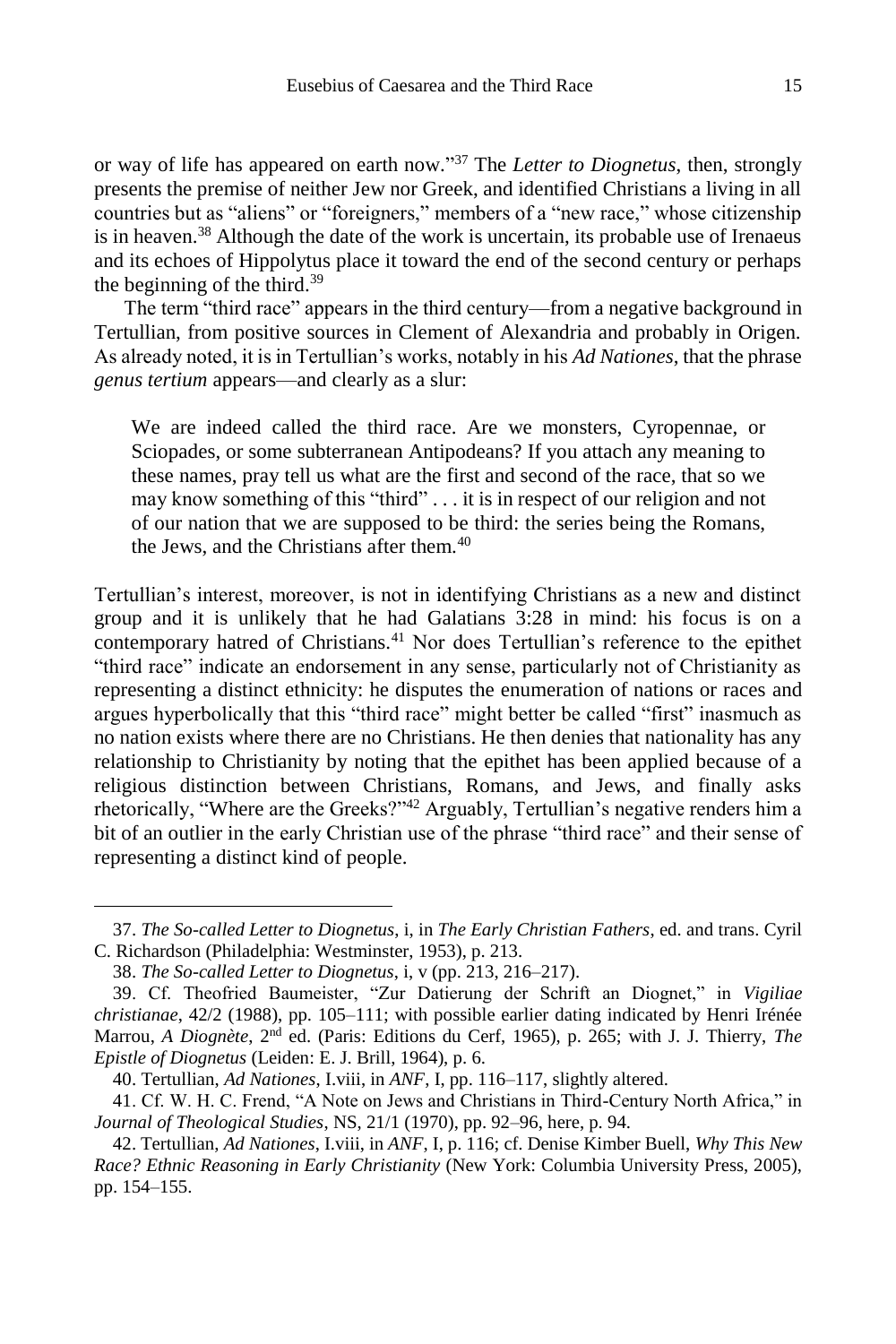Clement of Alexandria not only cites the text of the *Kerygma Petrou* on the point of Christians being a third race or kind of people, he elaborates at some length on the text. From the *Kerygma*'s declaration "that there is one God, who made the beginning of all things, and holds the power of the end," Clement infers that the following command of the *Kerygma*, "worship this God not as the Greeks," implied that the best and most knowledgeable of the Greeks worshiped the same God as the Christians, but in an unsatisfactory manner. So too, the next command, "neither worship as the Jews; for they, thinking that they only know God, do not know him," implies that the one and only God is also the proper object of Jewish worship—albeit also worshiped in an unsatisfactory manner.<sup>43</sup> Inasmuch, Clement declares, as God has made a new covenant with the Christians, "what belonged to the Greeks and Jews is old" and therefore, "we, who worship Him in a new way, in the third form, are Christians. For clearly, as I think, he [i.e., Peter] showed that the one and only God was known by the Greeks in a Gentile way, by the Jews Judaically, and in a new and spiritual way by us."<sup>44</sup> Still, the advent of this new covenant and third kind of worship does not imply a radical rejection of the predecessor forms. God, after all, provided the previous covenants to the Gentiles in the form of the gift of philosophy and to the Jews in the form of the revealed law.<sup>45</sup> Clement echoes Justin in asserting the Mosaic origins of true philosophy—as well as the angelic or demonic sources of philosophical error. Clement also held a theory of common notions, true natural conceptions, akin to Stoic epistemology, that allowed him to argue that truth is universally present by way of the Logos but fully understood only by Christians.<sup>46</sup> The Christian "gnostic" is, therefore, the inheritor of all true knowledge.<sup>47</sup>

Origen's apologetics, as presented in the *Contra Celsum*, extend the argument for the legitimacy of Christianity beyond Clement and the earlier apologists with a wealth of learned detail and philosophical acumen but, as Chadwick remarks, Origen remained "considerably indebted to such predecessors as Justin, Tatian, Theophilus, and Athenagoras, not for detailed arguments, but for having so to speak constructed a platform for his own apologetic," specifically, for the "contention that Moses and the prophets could be proved to be earlier than the Greek philosophers and poets, and therefore must have been the source of their learning."<sup>48</sup> Origen also knew of the

<sup>43.</sup> Clement of Alexandria, *Stromata*, VI.v (*ANF*, II, p. 489).

<sup>44.</sup> Clement of Alexandria, *Stromata*, VI.v (*ANF*, II, p. 489).

<sup>45.</sup> Clement of Alexandria, *Stromata*, VI.v (*ANF*, II, pp. 489–490).

<sup>46.</sup> Salvatore R. C. Lilla, *Clement of Alexandria: A Study in Christian Platonism and Gnosticism* (London: Oxford University Press, 1971), pp. 12–13, 15; noted also in Droge, *Homer or Moses*, p. 139.

<sup>47.</sup> Clement of Alexandria, *Stromata*, VI.x–xii (*ANF*, II, pp. 489–504).

<sup>48.</sup> Henry Chadwick, "Introduction," in Origen, *Contra Celsum*, trans. with an introduction and notes by Henry Chadwick (Cambridge: Cambridge University Press, 1980), p. ix. Note Origen, *Contra Celsum*, I.16; IV.11, 37; VI.43; VII.28 (pp. 18, 190–191, 212, 359–360, 417); cf. Droge, *Homer or Moses*, pp. 164–165.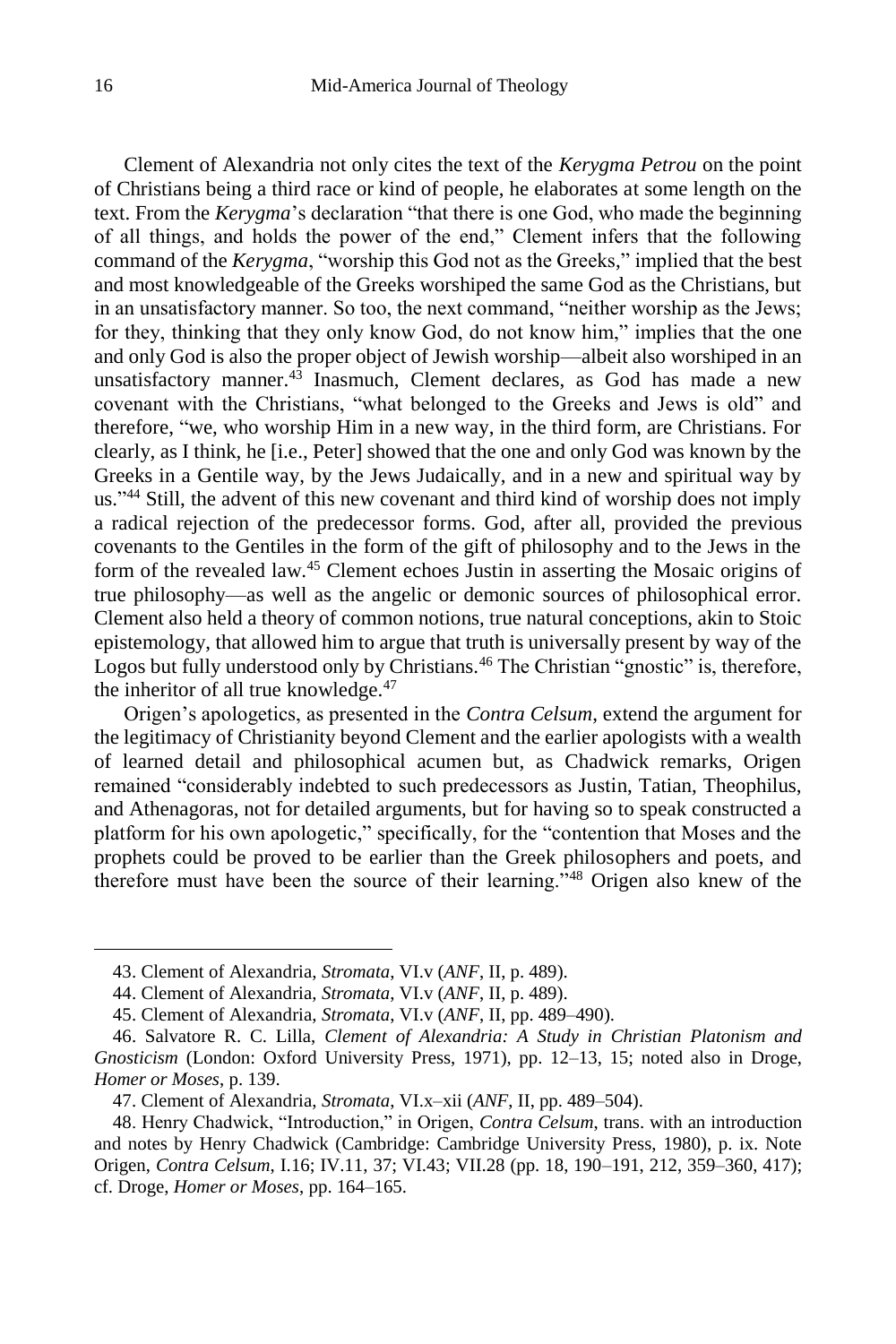passage in the *Kerygma Petrou*, perhaps by direct access to the work,<sup>49</sup> and certainly by way of its citation in Heracleon.<sup>50</sup> He also presents the teachings of Christ as intended not only for Jews, but also for the Greeks and the barbarians,  $51$  and in at least one place identifies the Christians as a race, τὸ Χριστιανῶν γένος. <sup>52</sup> Like Justin Martyr, neither Origen nor Clement understood their work as a Platonizing or Hellenizing of Christianity—rather, they viewed their philosophical Christianity as the fruition of the truths of Moses and of the derived truths of Plato and the Greek tradition, and the highest form of God-given reason, the religion of the Logos fully given in the flesh and, therefore, the highest philosophy.<sup>53</sup>

## The Theory of the "Third Race" and Eusebius' Apologetics

The claim of dependence of Plato on Moses is of particular importance in the form given to it by Eusebius in relation to the identification of Christians as "neither Jew nor Greek" and his adaptation of the theme of a "third race."<sup>54</sup> For the Christians are "Greeks by race, and Greeks by sentiment" who have put aside their ancestral superstitions and who now look to "Jewish books" for "the greater part" of their "doctrine."<sup>55</sup> The Greeks, with some justice, view Christians as converts to barbarian culture exemplified by the Jews. Yet neither are the Christians Jews: their teaching "is neither Hellenism nor Judaism, but a new and true kind of divine philosophy."<sup>56</sup> Eusebius' argument has been characterized as "legitimizing Christianity as the disruption of the ethnic identities of its converts."<sup>57</sup> In other words, the identification of Christianity as neither Jew nor Greek meant for Eusebius not only as a different religious belief but also, quite distinct from Tertullian's argumentation, as a different

 $\overline{a}$ 

53. Cf. Ramelli, "Origen, Patristic Philosophy, and Christian Platonism," p. 261.

<sup>49.</sup> Cf. Origen, *On First Principles*, trans. with an introduction and notes by G. W. Butterworth (London: S.P.C.K., 1936), I, preface, §8 (p. 5). Schneemelcher, *New Testament Apocrypha*, II, pp. 36–37, questions Origen's knowledge of the actual work.

<sup>50.</sup> Origen, *Commentary on John*, 13:17; cf. Schneemelcher, *New Testament Apocrypha*, II, pp. 34, 41 n14; and *The Fragments of Heracleon*, ed., with an introduction by A. E. Brooke (Cambridge: Cambridge University Press, 1891), pp. 31, 35; and the text, pp. 78–79 (ll. 23–27).

<sup>51.</sup> Origen, *Contra Celsum*, I.59 (p. 54).

<sup>52.</sup> Origen, *Contra Celsum*, III.53; also note VIII.43, 56 (pp. 164, 483, 494); cf. the Greek text in *Origenes Werke* (Leipzig Hinrichs, 1899), I, p. 249; II, p. 257, 272.

<sup>54.</sup> Note Eduard Iricinschi, "Good Hebrew, Bad Hebrew: Christians as *Triton Genos* in Eusebius' Apologetic Writings," in Sabrina Inowlocki and Claudio Zamagni, eds., *Reconsidering Eusebius: Collected Papers on Literary, Historical, and Theological Issues*. Leiden: E. J. Brill, 2011), pp. 69–86.

<sup>55.</sup> Eusebius, *Praeparatio,* I.v (p. 16b); following Gifford's translation and his marginal pagination, which can be used to reference either Gifford's edition of the Greek text (vols. 1–2) or his translation (vol. 3, pts 1–2).

<sup>56.</sup> Eusebius, *Praeparatio,* I.v (p. 16d).

<sup>57.</sup> Aaron P. Johnson, *Ethnicity and Argument in Eusebius' Praeparatio Evangelica* (Oxford: Oxford University Press, 2006), p. 199.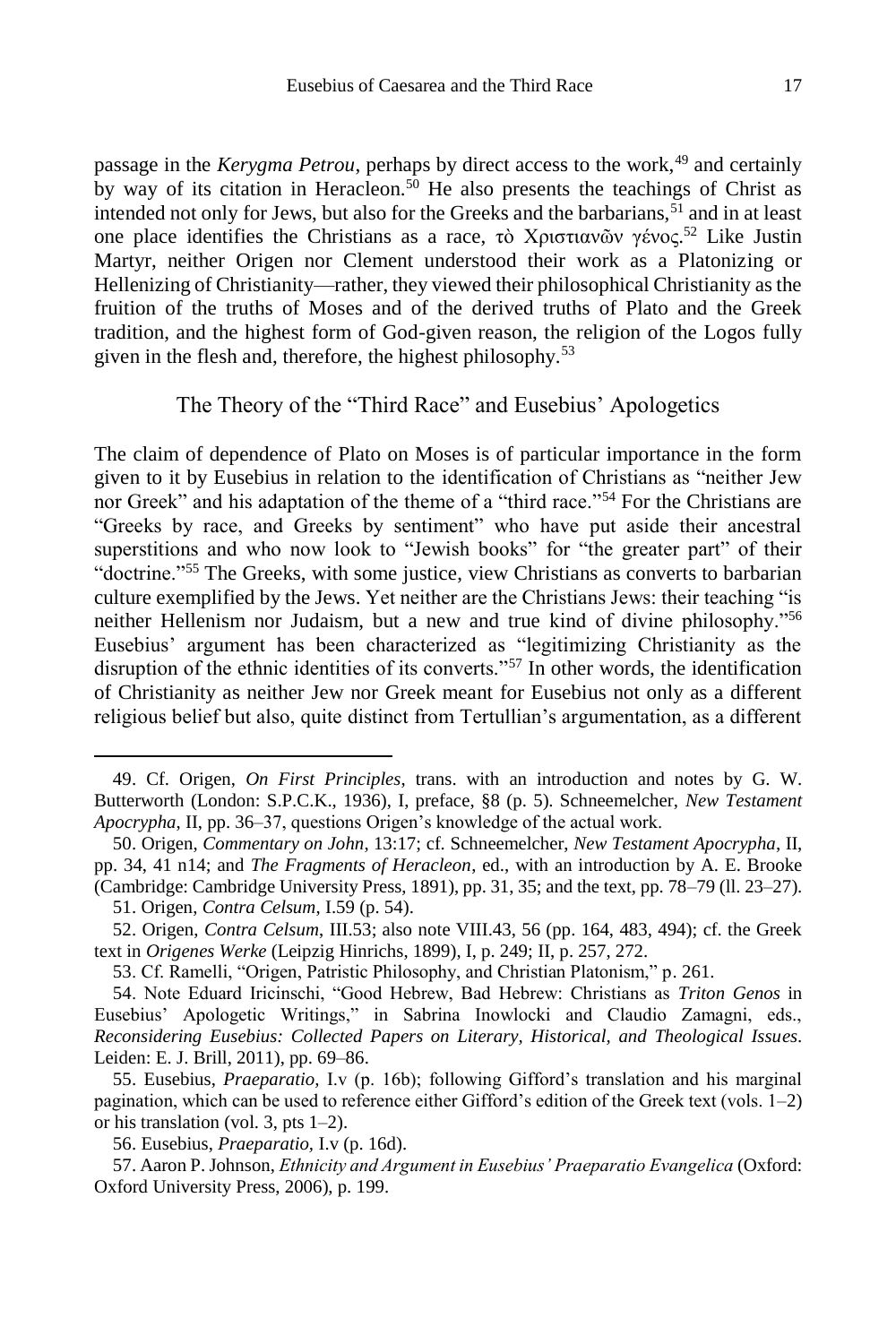race or ethnicity, grown out of the Hebrew and Greek cultures but also having a priority over both.

Arthur Droge well described Eusebius' apologetic as, more than an answer to Porphyry's *Against the Christians*, "an attempt to provide a definitive statement about the place of Christianity in the general history of culture."<sup>58</sup> In the *Praeparatio* Eusebius addressed the first member of this problem: that Christians are no longer Greeks, having shed the errors of Greek religion and philosophy, but nonetheless carrying with them the truths known to Greek culture. In the *Demonstratio* addressed the second issue, that they are something more than Jews, and that their religion rests both on oracles and on reason, indeed, on a deeper antiquity than Judaism.<sup>59</sup> The key to his argument, indeed, its full rationale is stated close to the beginning of the *Demonstratio*. There he summarizes the argument of his *Praeparatio*, "that Christianity is neither a form of Hellenism, nor of Judaism, but that it is a religion (θεοσέβεια) with its own characteristic vision, but something of the greatest antiquity, something natural and familiar to the godly men before the times of Moses," namely, Abraham, Isaac, and Jacob who, Eusebius insists, were neither Jews nor Greeks, inasmuch as they lived prior to the giving of the Decalogue.<sup>60</sup> This ancient theology or wisdom, at the root of both traditions, Jewish and Greek, provided Eusebius with the interpretive key to his promulgation of Christianity as the most ancient truth endowed with the right to amalgamate the wisdom of the two traditions, recognizing the clearer truth of the Jewish tradition and reading both traditions through the lens of Christian proclamation. He continues,

These men, then, were not involved in the errors of idolatry, moreover, they were outside the pale of Judaism; yet, though they were neither Jew nor Greek by birth, we know them to have been conspicuously pious, holy, and just. This compels us to conceive some other ideal of religion, by which they must have guided their lives. Would not this be exactly that third form of religion midway between Judaism and Hellenism, which I have already deduced as the most ancient and venerable of all religions, and which has been preached of late to all nations through our Saviour.<sup>61</sup>

In indicating that Christians are a "third race" whose religion, in addition to whose doctrine or philosophy is both prior to and the successor of both Jew and Greek, Eusebius also drew together the "third race" theme with the parallel theme of a race of God-fearers. The key to the Eusebius' proof of his claim is the agreement of Hebrew

<sup>58.</sup> Droge, *Homer or Moses*, p. 171; on Porphyry's attack on Christianity, see Robert L. Wilken, *The Christians as the Romans Saw Them*, 2nd ed. (New Haven: Yale University Press, 2003), pp. 126–163.

<sup>59.</sup> Eusebius, *Demonstratio,* I.i (p. 7); also Eusebius, *Praeparatio,* I.ii; XV.lxii (pp. 5c–d, 855d–856); and cf. Kofsky, *Eusebius of Caesarea*, pp. 100–102.

<sup>60.</sup> Eusebius, *Demonstratio,* I.ii (p. 7); cf. Iricinschi, "Good Hebrew, Bad Hebrew," p. 85.

<sup>61.</sup> Eusebius, *Demonstratio,* I.ii (p. 9).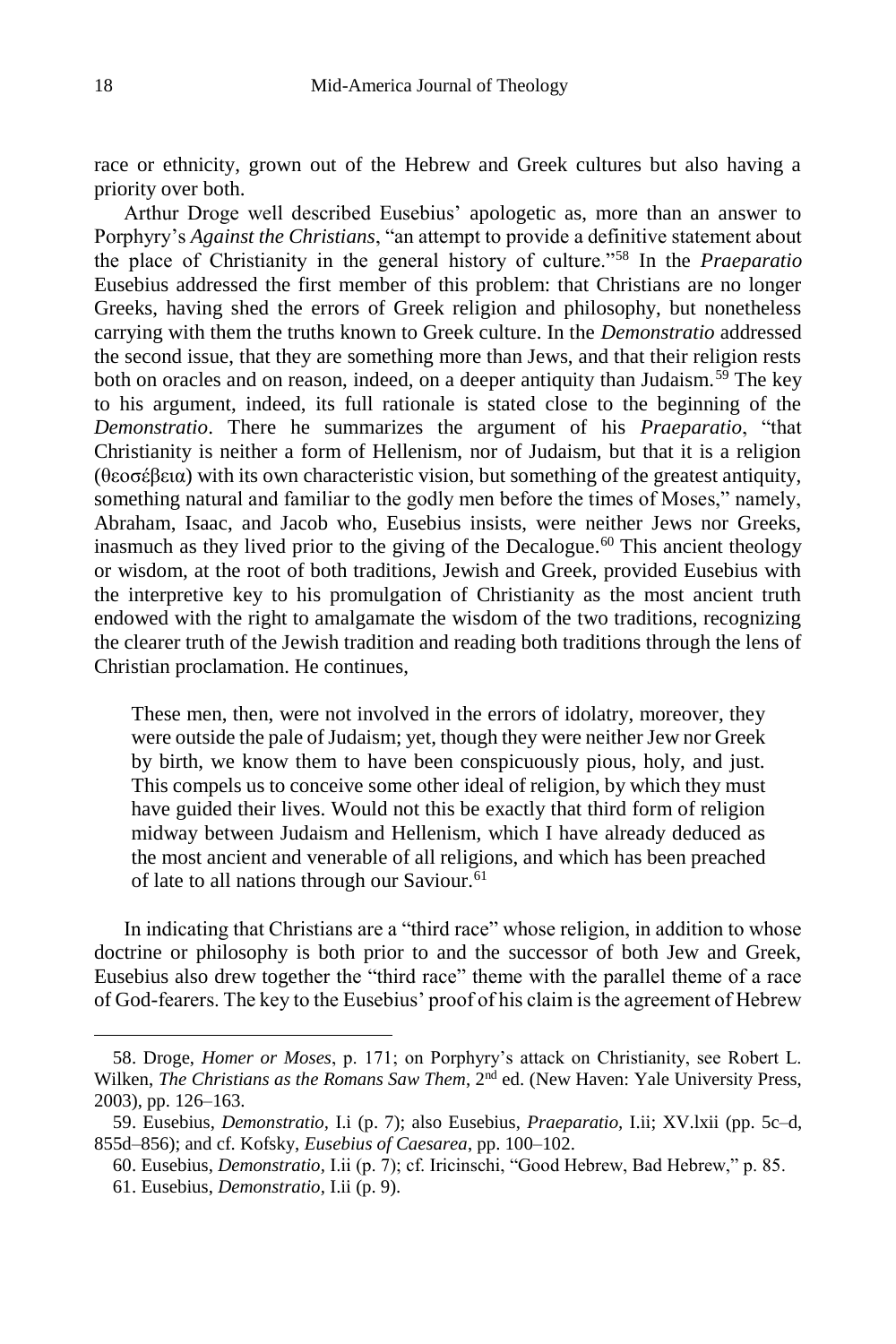thought with the best and highest manifestations of Greek philosophy coupled with the historical priority of the Hebrew over the Greek.<sup>62</sup> One wonders whether Tertullian's riposte that Christians should not be called the "third race" but the "first" was known to Eusebius. If this pattern of argumentation appears fairly unsophisticated in its early form in such works as Justin's *First Apology*, and perhaps more allegation than contention, it rises to a considerably higher level in Eusebius, who gathered a large collection of citations from Greek authors which prove interest, even fascination, with Jewish theology and ethics, $63$  together with lengthy documentation of similarities between Greek religion and the other religions of the ancient world.<sup>64</sup>

By way of example, a fragment from the Peripatetic, Clearchos of Soli (third century B.C.) argues that Aristotle, a century before, had known a Syrian Jew and had viewed the Jews as philosophers descended from the Hindus.<sup>65</sup> Another fragment, from Theophrastus (ca. 370–285 B.C.), a significant pupil of Aristotle, refers to the Jews as "a nation of philosophers" who "converse with one another about the Deity."<sup>66</sup> Eusebius also knew of the interest of Hecataeus of Abdera (ca. 300 B.C.) in Jewish life and morality.<sup>67</sup> Collateral evidence, now simply of oriental influence on Greek thought, is drawn from (Pseudo) Plato and Democritus—and the oriental ties of Pythagoras and Thales are noted as common knowledge.<sup>68</sup>

Eusebius also argued the early indebtedness of the Greeks to oriental and, specifically, Hebrew culture—citing Numenius of Apamaea as saying, "what else is Plato than Moses speaking Attic Greek."<sup>69</sup> Most interesting to Eusebius—and obviously significant to the development of his own trinitarian theology—are the parallels between Johannine language of God and the Logos and the Platonic conceptions, drawn largely from Pseudo-Plato, Plotinus, and Numenius, of a "first" and "second God."

So too, does Eusebius note the parallel between the vision of future judgement in Daniel where the Ancient of Days sat in judgment and a "river of fire flowed before him" and the eschatological vision of judgement in Plato's *Phaedo*, where the great river of Tartarus flows into a region of fire and the dead are judged and the evil ones cast into Tartarus.<sup>70</sup> Of course, Eusebius understood Plato as derivative and, therefore, as prone to err in some points. Thus, citing the *Timaeus* and Pseudo-Plato, he comments:

<sup>62.</sup> Eusebius, *Praeparatio*, X.xiv (p. 505b).

<sup>63.</sup> Eusebius, *Praeparatio*, IX (p. 401ff).

<sup>64.</sup> Eusebius, *Praeparatio*, II, III.

<sup>65.</sup> Eusebius, *Praeparatio*, IX.vi (p. 409b, d).

<sup>66.</sup> Eusebius, *Praeparatio*, IX.ii (p. 403b–c).

<sup>67.</sup> Eusebius, *Praeparatio*, IX.xvi; XIII.xiii (p. 417–18, 680b).

<sup>68.</sup> Eusebius, *Praeparatio*, X.iv (pp. 470–472).

<sup>69.</sup> Eusebius, *Praeparatio*, X.xiv (p. 505b–c); XI.i–xiv (especially p. 527a, citing Numenius); which may also have influenced Justin: cf. Droge, *Homer or Moses*, pp. 64–65, 71.

<sup>70.</sup> Eusebius, *Praeparatio*, XI.38 (p. 567b), citing Dan. 7:9–10 and Plato, *Phaedo*, 113A.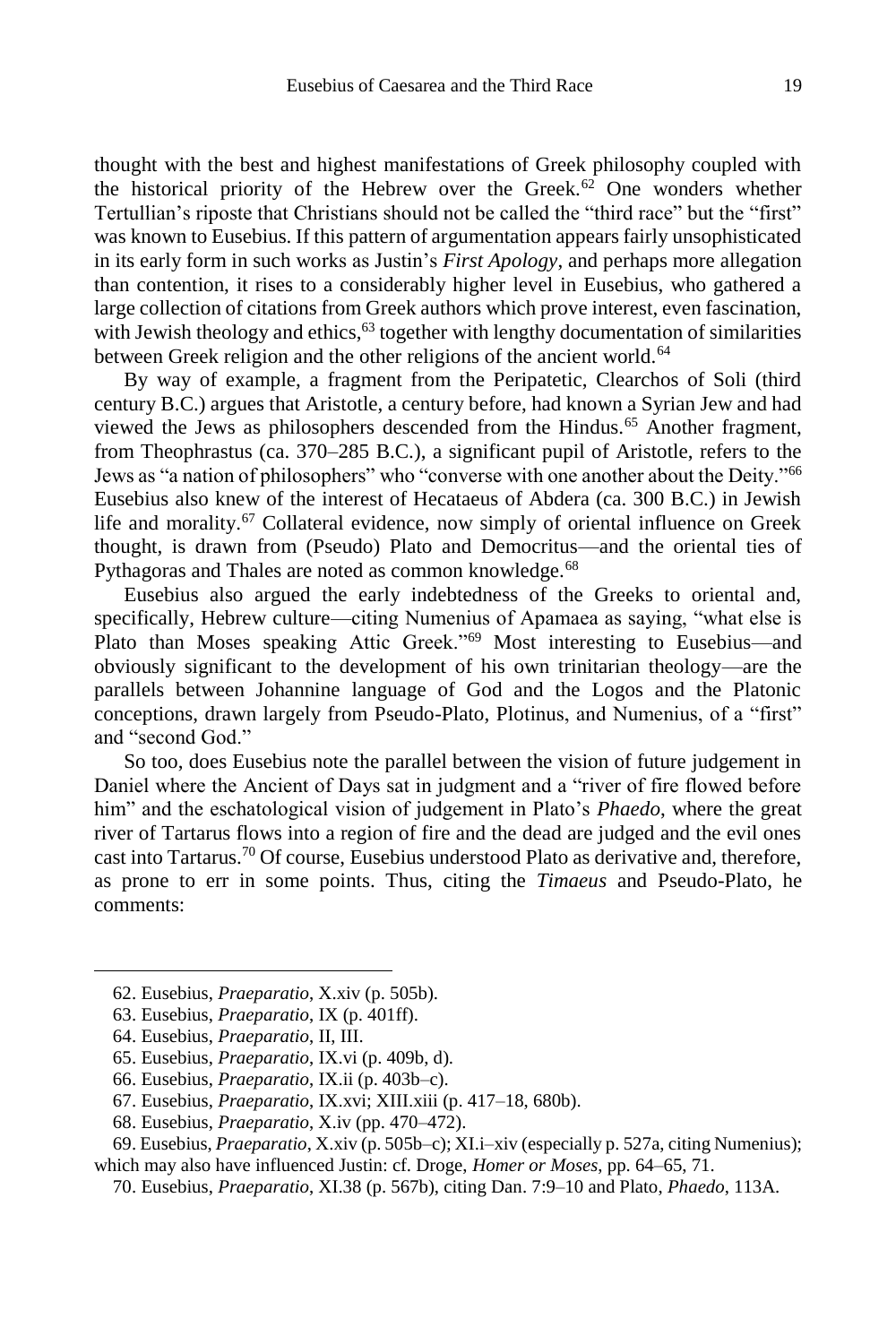Plato agrees with the Hebrews in the account which he gives of the heaven and its phenomena, according to which it was settled that they have had a beginning, as having been made by the Author of the universe, and that they partake of the corporeal and perishable substance; but he no longer agrees with the Hebrews when he enacts a law that men should worship them and believe them to be gods.<sup>71</sup>

In this assumption, Eusebius reflected the aetiological interests of the Greeks, as identifiable in ancient Greek theories of the Zoroastrian and Chaldaean origins of Pythagoreanism. Guthrie traces this theory back "almost certainly to Aristotle."<sup>72</sup> As Daniélou has noted, the Aristotelian theory of the origins of philosophy, which Aristotle himself traced to Thales, had been, by Eusebius' time, modified and to an extent superseded even among the Greeks by an attempt to ground philosophy in the ancient wisdom of the "barbarians."<sup>73</sup> This claim of a "primitive tradition" had been used, early on, by such authors as Antiochus of Ascalon, Clearchus of Soli, and Posidonius as a basis for their critique of the tendencies of philosophy after Aristotle.<sup>74</sup>

Clement of Alexandria seems to have utilized the arguments of these philosophers to claim the divine origins both of Greek philosophy and of Hebrew theology and to demonstrate the value for the Greeks of such "barbarian" wisdom as Christian doctrine. Such arguments were quite potent in Clement's time, inasmuch as the Roman world was increasingly attracted to the philosophies and theologies of the orient and to the claims of ancient wisdom or of primitive barbarian philosophy.<sup>75</sup>

Whereas Clement merely sketched the argument, Eusebius documented it copiously with citations both from Clement and from the pagan philosophers themselves. This theme was of such importance to Eusebius that he devoted the entire second half of his *Praeparatio evangelica* to it: he argued first, the preferability of Hebraic revelation to Greek philosophy and the interest of the Greeks in oriental thought—now he argues at length the origins of wisdom in the east and the historical dependence of the Greeks on the Jews.<sup>76</sup> The argument is considerably more sophisticated than that of either Justin or Clement in view of the wealth and the depth of the pagan sources cited and in view of Eusebius' ability to argue that, in addition to the basic indebtedness, there were differences in expression between the Greeks and the Jews and, still more important, an inconsistent monotheism among the Greeks in

<sup>71.</sup> Eusebius, *Praeparatio*, XIII.18 (p. 702b).

<sup>72.</sup> W. K. C. Guthrie, *A History of Greek Philosophy*, 6 vols. (Cambridge: Cambridge University Press, 1962–1981), I, p. 254.

<sup>73.</sup> Daniélou, *History*, II, pp. 57–58.

<sup>74.</sup> Cf. Daniélou, *History*, II, pp. 57–58 with Hans Lewy, "Aristotle and the Jewish Sage According to Clearchus of Soli," in *Harvard Theological Review*, 31/3 (1938), pp. 205–235.

<sup>75.</sup> Clement, *Stromata*, I.29, 66, 68, 71; cf. Daniélou, *History*, I, pp. 56–57; and Chadwick, *Early Christian Thought*, pp. 14–15, 43–49.

<sup>76.</sup> Eusebius, *Praeparatio*, X.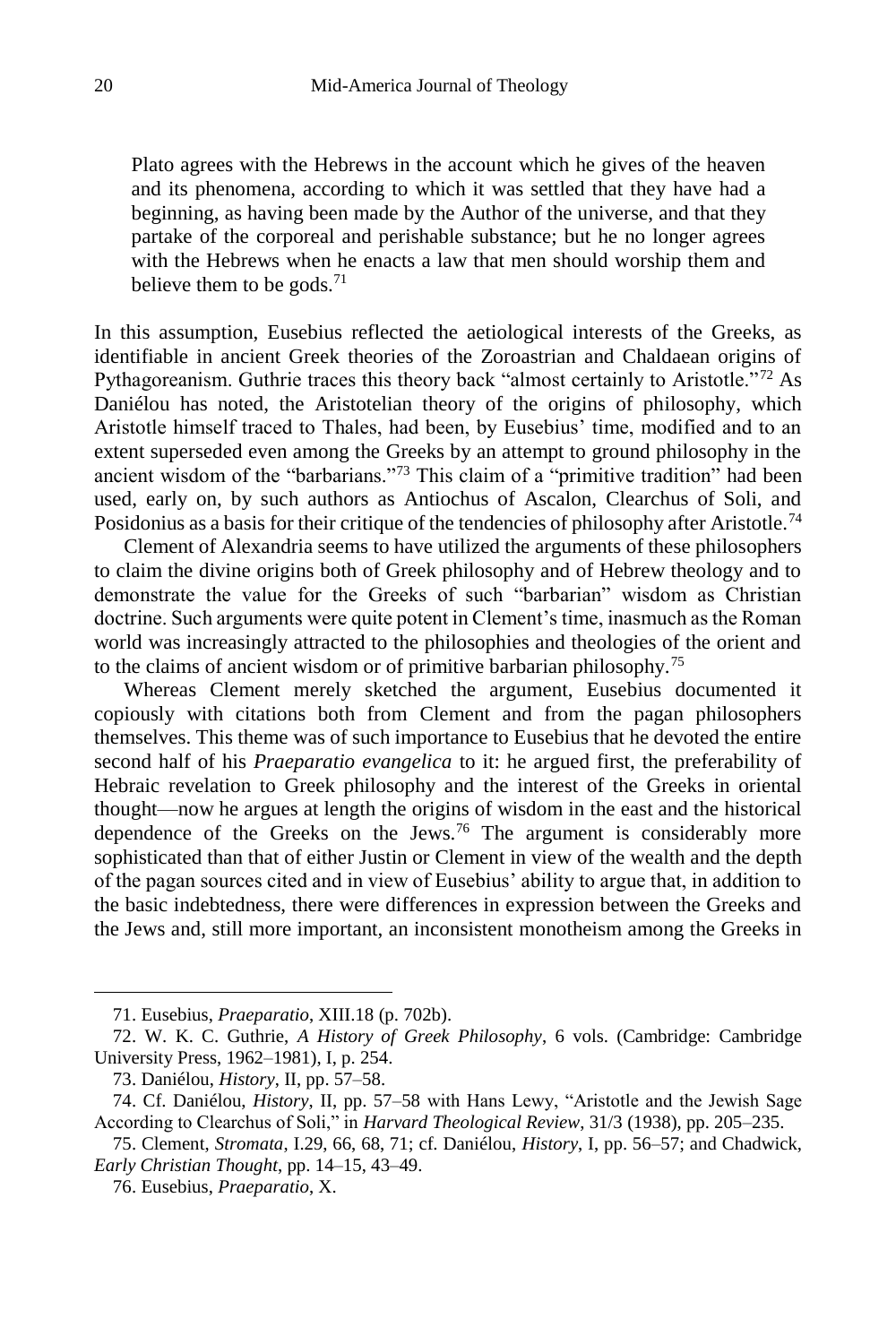contrast to the higher monotheism of Israel.<sup>77</sup> The Greeks, according to Eusebius, wandered throughout the ancient world, collecting wisdom in various "branches of learning" from the Barbarian nations, but the belief found among the Greek philosophers concerning "the knowledge and worship of the One Supreme God, and of the doctrines most in request for the benefit of the soul," they could only have learned from the Hebrews.<sup>78</sup> There are, then, two sides to the Greek heritage—first the deeply erroneous views of religion and the gods that Eusebius collects and repudiates in the first six book of the *Praeparatio* and, second, the truths ensconced in Greek philosophy, reflective of Hebrew theology, and found largely in Plato's works, in books eleven, twelve, and part of book thirteen of the *Praeparatio*. Hebrew truth delivered the Greeks from utter error and delivers Christianity from the errors of the Greeks.

If one of the foundations of Eusebius' argument for a Christian "third race" is incorporating the heritage of both Hebrew religion and elements of Greek philosophy, the other foundation of his argument is a reading of the book of Genesis and the Abrahamic promise. The argument begins in the *Praeparatio* with a massive attestation of the truths of ancient Hebrew theology and a heavily documented description of the unique religion of the Jews, beginning with Moses.<sup>79</sup> For Eusebius, however, the Jewish truth is not the ultimate ancestor of Christianity. The ancient patriarchal roots of true religion, in the beliefs of Enoch, Noah, Shem, and Japheth, in Job, Abraham, Isaac, and Jacob, all of whom lived before Moses, testify to a pre-Jewish, Hebraic faith, the religion of the promise to Abraham, in which God's blessing is extended to "all nations and families of the earth."<sup>80</sup> The Jewish religion, as established by Moses, did become a source of the truth concerning God known to the Greeks, but the Jewish religion, as such, was not suitable for all nations—indeed, Moses himself taught that those who did not follow the law were under a curse. How then, Eusebius asks, was it possible for "future disciples" of Moses to "escape the curse and receive the blessing promised to Abraham?" His answer is that disciples of Moses cannot fulfill the promise, whereas disciples of Jesus are enabled by the commandment to teach all nations, not the law of Moses, but "the contents of the Gospels," namely, the new covenant.<sup>81</sup> The Hebrew source of true religion is the pre-Mosaic patriarchal religion, unfettered by the Mosaic law that is the true ancient ancestor of Christianity.<sup>82</sup> The Jewish heritage belongs to Christianity because Jesus did not rescind the law of Moses, but fulfilled it and in so doing brought the prophecies of the Old Testament to their fulfillment. Christ both corresponds with Moses and supersedes him as "the second Lawgiver after Moses" who gave "the Law of the

<sup>77.</sup> Eusebius, *Praeparatio*, III.vi (pp. 96a–97d); III.ix–x (pp. 103b–108a).

<sup>78.</sup> Eusebius, *Praeparatio*, X.ii (p. 460d).

<sup>79.</sup> Eusebius, *Praeparatio*, VII (on Hebrew theology); VIII (on the religion of the Jews).

<sup>80.</sup> Eusebius, *Demonstratio*, I.ii (p. 10); on Eusebius distinction between the Hebrews and the Jews, see Kofsky, *Eusebius of Caesarea*, pp. 103–106.

<sup>81.</sup> Eusebius, *Demonstratio*, I,iii, v (pp. 19, 23, 24–25).

<sup>82.</sup> Cf. Droge, *Homer or Moses*, pp. 186–187.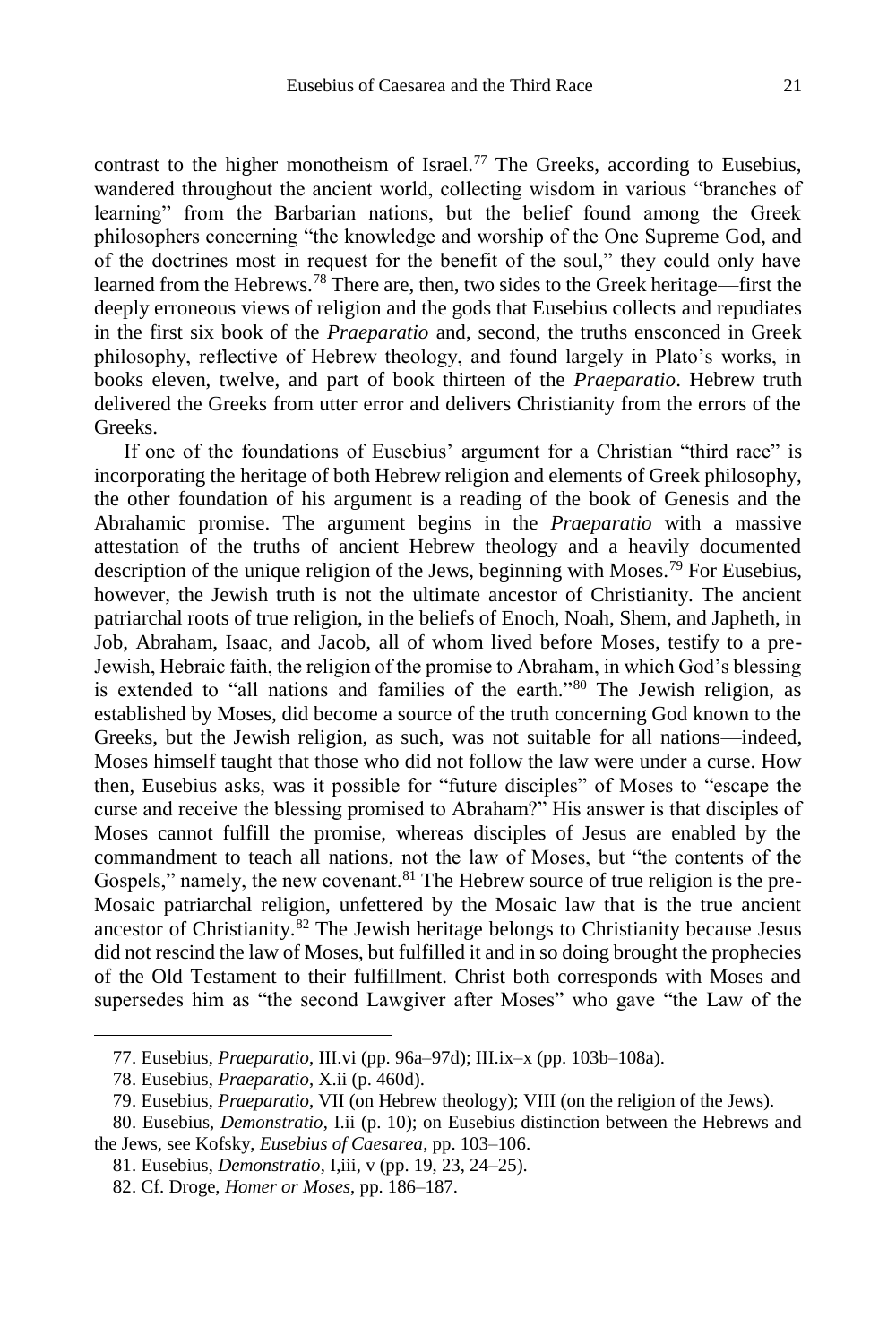Supreme God's true holiness" to all nations.<sup>83</sup> The remainder of Eusebius' *Demonstratio* consists largely in a massive christological reading of the Old Testament.

## Eusebius vs. Harnack

Eusebius of Caesarea, from the perspective of the early fourth century, looked over much the same sources and patterns of development that Adolf von Harnack examined toward the close of the nineteenth century. Both had to hand the major writings of the Christian apologetic and doctrinal tradition, both knew the ancient classical tradition and the Judaeo-Christian Scripture—and both were well aware of the trajectories of argument concerning Christianity as a "race," and specifically as the "third race." Eusebius and Harnack both understood their interpretive task as explaining the development of Christianity as a Hellenistic phenomenon that drew together the Jewish Scriptures, the proclamation of Jesus Christ that became the New Testament, and aspects of the philosophical learning of Mediterranean world. They interpreted those materials, however, in radically different ways: in shortest form, for Eusebius this development of Christian teaching was an elaboration of the truth that drew on all of its sources, for Harnack the same development was a declension from the truth of the Gospel, by way of Hellenization. For Eusebius, Christianity was a wisdom that both preceded and succeeded Judaic and Greek thought as well as amalgamating the two, albeit on the assumption of Hebraic truth as the primary ground of Christianity for Harnack the amalgamation spelled a disaster for Christian truth.

The concept of Christianity as the "third race," from its very beginnings in Paul, the *Kerygma Petrou*, and Aristides' *Apology*, argues against a process of Hellenizing a Jewish or Hebraic gospel and toward the conscious development of a teaching that was the successor of both Hellenistic and Hebraic, Graeco-Roman and Jewish religion. The "third race" theory, particularly in its Eusebian form, does not oblige the notion of a simple dichotomy between Greek and Hebrew thought, nor does it oblige the historical claim of a process by which a fundamentally Hebraic Gospel was progressively Hellenized—instead, it argues as a conscious mingling of Hebraic and Greek elements, resting in part on their common Eastern foundations, assumes a basic compatibility of the truths in Greek philosophy with Hebrew thought; and argues the higher truth of a third form of religion, theology, and philosophy built on the two predecessor forms, but also reaching back into the roots of both in an ancient theology and philosophy—to borrow Renaissance terms, a *prisca theologia* or *prisca philosophia*—that has access to the originally delivered truths of God.<sup>84</sup> Eusebius

<sup>83.</sup> Eusebius, *Demonstratio*, I.vii (pp. 44–45); on Esusbius' Moses-Christ comparison, see J. Edgar Bruns, "The 'Agreement of Moses and Jesus in the 'Demonstratio Evangelica' of Eusebius," in *Vigiliae Christianae*, 31/2 (1977), pp. 117–125.

<sup>84.</sup> Note Daniel P. Walker, *The Ancient Theology: Studies in Christian Platonism from the Fifteenth to the Eighteenth Century* (London: Duckworth, 1972).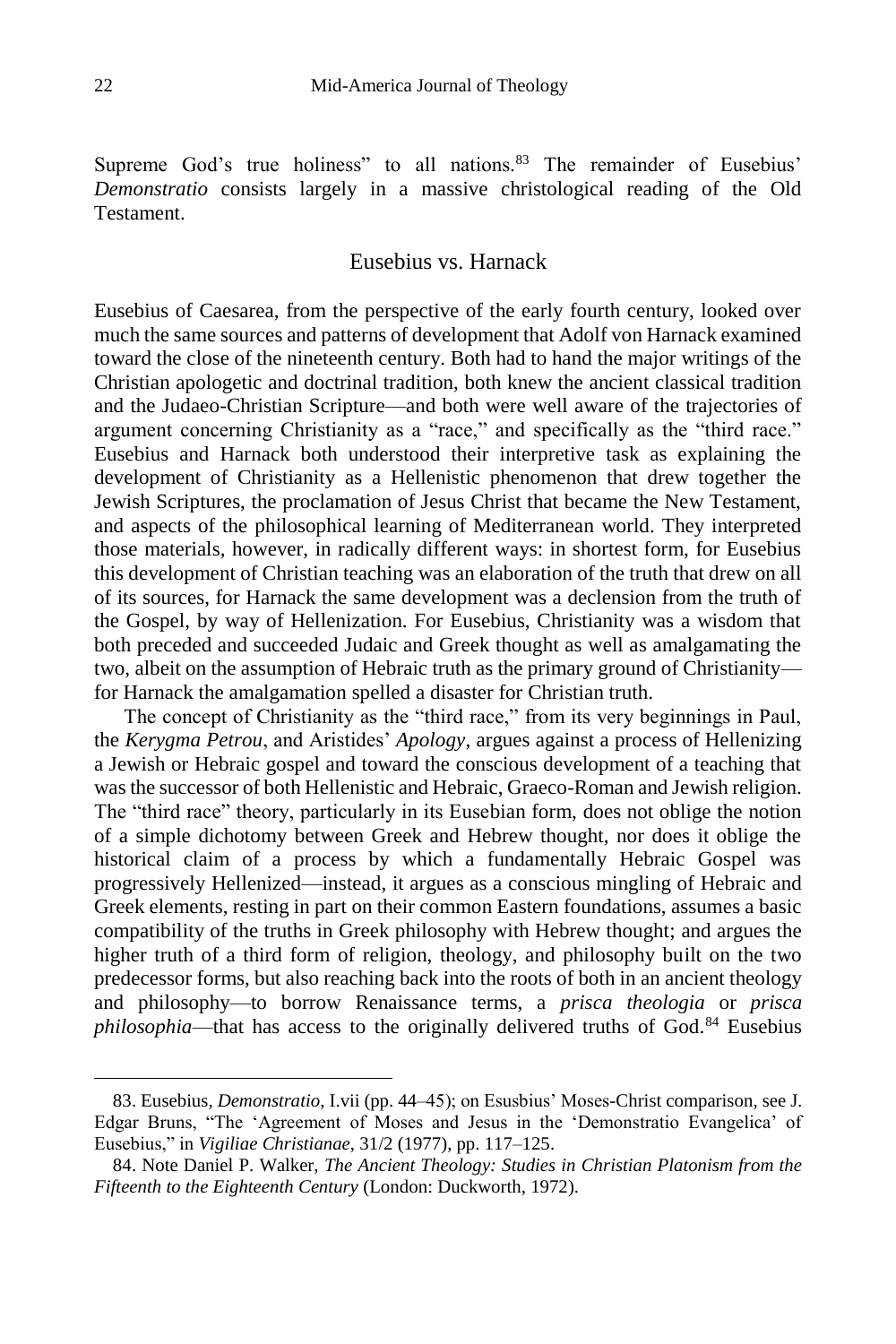could declare, "If any one should assert that all those who have enjoyed the testimony of righteousness, from Abraham himself back to the first man, were Christians in fact if not in name, he would not go beyond the truth. . . . So that it is clearly necessary to consider that religion, which has lately been preached to all nations through the teaching of Christ, the first and most ancient of all religions, and the one discovered by those divinely favored men in the age of Abraham."<sup>85</sup> In Eusebius' argument, Christianity's right of access to both traditions, Hebrew and Greek, arose from the antiquity of true religion as known to the patriarchal predecessors of Abraham. The ancient Hebrew truth, moreover, provided Christianity with the basis for sorting out the truths found in Greek philosophy and casting out the errors.

In an intellectual milieu in which the Hebraic and the Hellenic had already been blended for over a millennium, Eusebius' teaching occupies a point on the cultural continuum at which the two already interrelated strands draw together and interpret one another. Harnack was, after all, correct in his interpretation of early Christianity as a Judaeo-Hellenistic religion—what he failed to acknowledge was the early Christian self-understanding, rooted in aspects of the earliest Christian preaching, of Christianity as intentionally neither Jewish nor Graeco-Roman, but a third kind of religion, more rooted than the Jewish and Greek alternatives and, given their derivative character, capable equally of critiquing and drawing on both. He failed, in other words, to develop the theme of the third race and to trace out its implications, despite identifying it as a significant theme in his *Mission and Expansion of Christianity*. It is not as if the Judaism of the era, whether pre-Christian or contemporaneous with Christianity, was a hermetically-sealed religious container—or that Greek philosophy, born in the Ionic colonies of Asia Minor, lacked an Eastern background. There was considerable cultural interpenetration. Nor is it the case that the apologetic writers of the early church understood Christianity as an originally purely Hebraic religion and that this original understanding was gradually eroded in a process of Hellenization.

The forging of early Christian theology and philosophy as neither Jewish nor Greek was a self-conscious development that involved both rejection and critical appropriation, as is most evident in the apologetic argumentation of Eusebius of Caesarea, grounded in the early identification of Christianity as the "third race." Eusebius' work was surely the crowning achievement of this argument—in fact, the merger of two trajectories of early Christian argument. In his *Praeparatio Evangelica*, he responded to Porphyry's critique of Christianity by drawing out in massive, erudite detail the long-held Judaeo-Christian argument of the dependence of Greek philosophy on the Mosaic revelation and the remnant-character of theistic truths embedded in the Greek tradition. In the *Demonstratio Evangelica*, the second portion of his major work, he argued both the Jewish inheritance of Christianity and the pre-Mosaic rootage of Christian truth on the basis of the theme of Christianity as the third race. The structural or argumentative achievement of Eusebius, then was the merger of the two trajectories—the apologetics of a Christian superiority to Hellenism and

<sup>85.</sup> Eusebius, *Ecclesiastical History*, I.iv.6, 10, in *NPNF*, 2nd Series, I, pp. 87–88.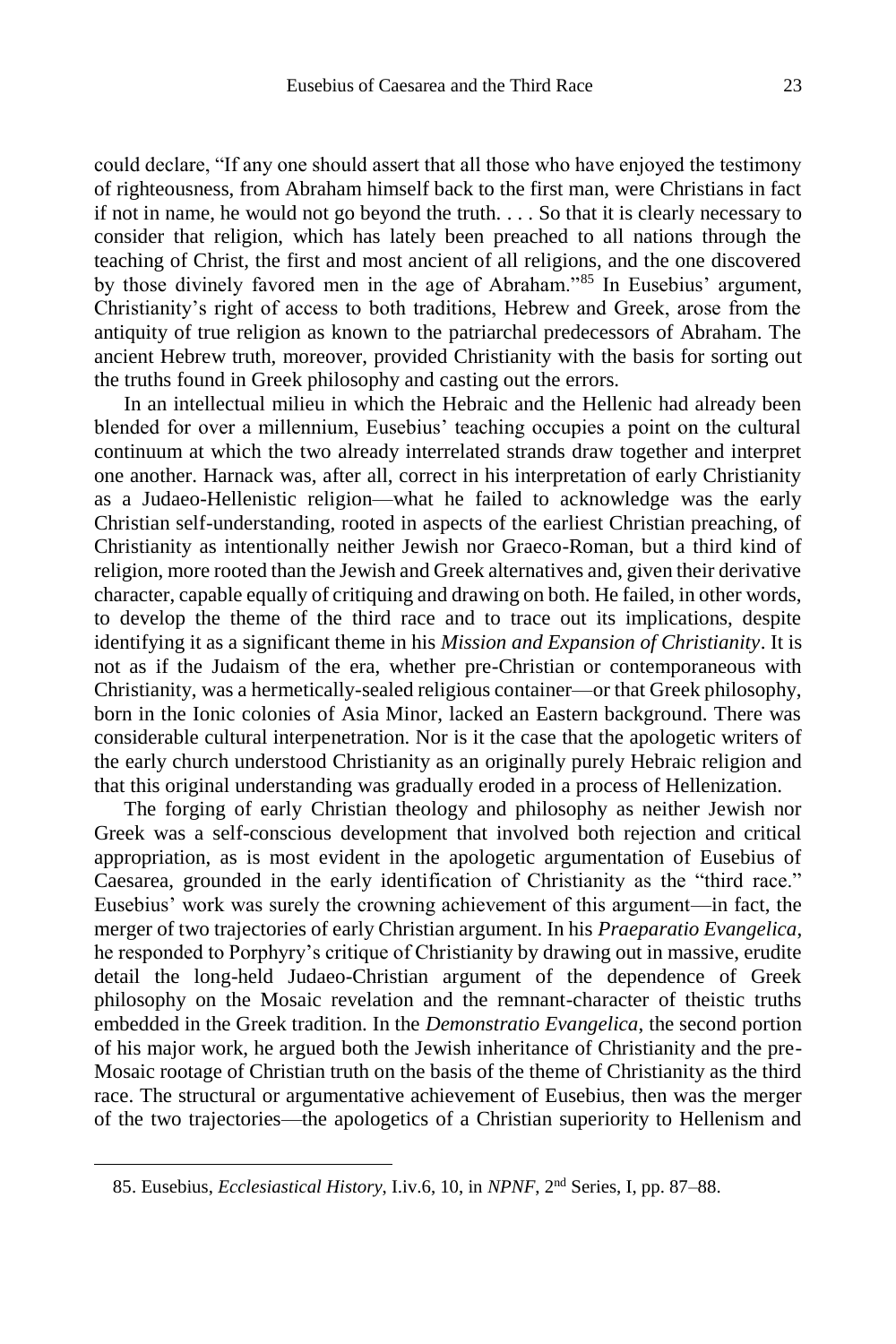Judaism and the third race theme—using the concept of the third but more ancient race as the heuristic device to explain the right of Christianity to the best in the heritage of both cultures, the Jewish and the Greek.

These different understandings of the nature of the early Christian philosophical and theological project—identifiable in short form as "Eusebian" and "Harnackian" have a particular relevance to more modern patterns of Christian formulation. A brief excursion into early modern histories of philosophy and a cursory reading of Reformation and post-Reformation comments on the origins and history of natural theology reveals an indebtedness to the Eusebian model, whether in the assumption of a Mosaic background to Greek philosophy or in a theory of the origins of philosophy and natural theology in an original Adamic knowledge communicated in altered forms after the Fall. In accepting this narrative not only from Eusebius but also from the long tradition of Christian theology and philosophy, early modern Protestant theologians and philosophers were able to reflect on the heritage of ancient philosophy, to appropriate critically what they viewed as both valuable and in accord with Scripture, and, in the wake of their critical reading of the ancients, to develop Christian forms of natural theology. Early modern Protestant writers also distinguished between philosophy, generally understood as a pursuit of wisdom, and philosophy in particular forms.

By contrast, the Harnackian model had the effect, in much twentieth-century theology, of stifling interest in the ancient philosophical tradition, of largely eradicating the tradition of a Reformed Protestant natural theology, and of inspiring a large-scale critique of what has come to be called "classical theism" on the ground that it was "Greek." Needless to say, Eusebius, could he have seen this development, would have been shocked and dismayed. Of course, Harnack was not singlehandedly to blame or credit with the shift away from a more or less Eusebian approach to the history of philosophy. That had already occurred largely in nineteenth century histories of philosophy. Discussions of Adamic and Noahic philosophy, of Chaldaic, Egyptian, and Zoroastrian backgrounds, and of the proto-philosophies of the Phoenician sage Sanchuniathon or the Greek poets Orpheus and Hesiod, often found in seventeenth-century histories,<sup>86</sup> were either minimized or rejected by nineteenthcentury historians and the beginnings of philosophy-proper assigned to the Pre-Socratics<sup>87</sup>

<sup>86.</sup> Cf. e.g., Georg Hornius, *Historiae philosophicae libri septem. Quibus de origine, successione, sectis & vita philosophorum ab orbe condito ad nostram aetatem agitur* (Leiden: Johannes Elsevir, 1655), I.ii (pp. 6–14; with Abraham Gravius, *Historia philosophica, continens verum philosophorum qui quidem praeciupi fuerunt, studia ac dogmata, modernorum quaestionibus in primis exagitata* (Franeker: Johannes Wellens, 1674), I.i–iii (pp. 4–25); and Theophilus Gale, *The Court of the Gentiles [Part I], or, A discourse touching the original of human literature, both philologie and philosophie, from the Scriptures and Jewish church*, 2nd ed. (Oxford: W. Hall for Tho. Gilbert, 1672), I.i-iv (pp. 1–26).

<sup>87.</sup> Cf. e.g., Friedrich Ueberweg, *A History of Philosophy, from Thales to the Present Time*, trans. from the fourth German edition by George S. Morris, with additions, by Noah Porter, 2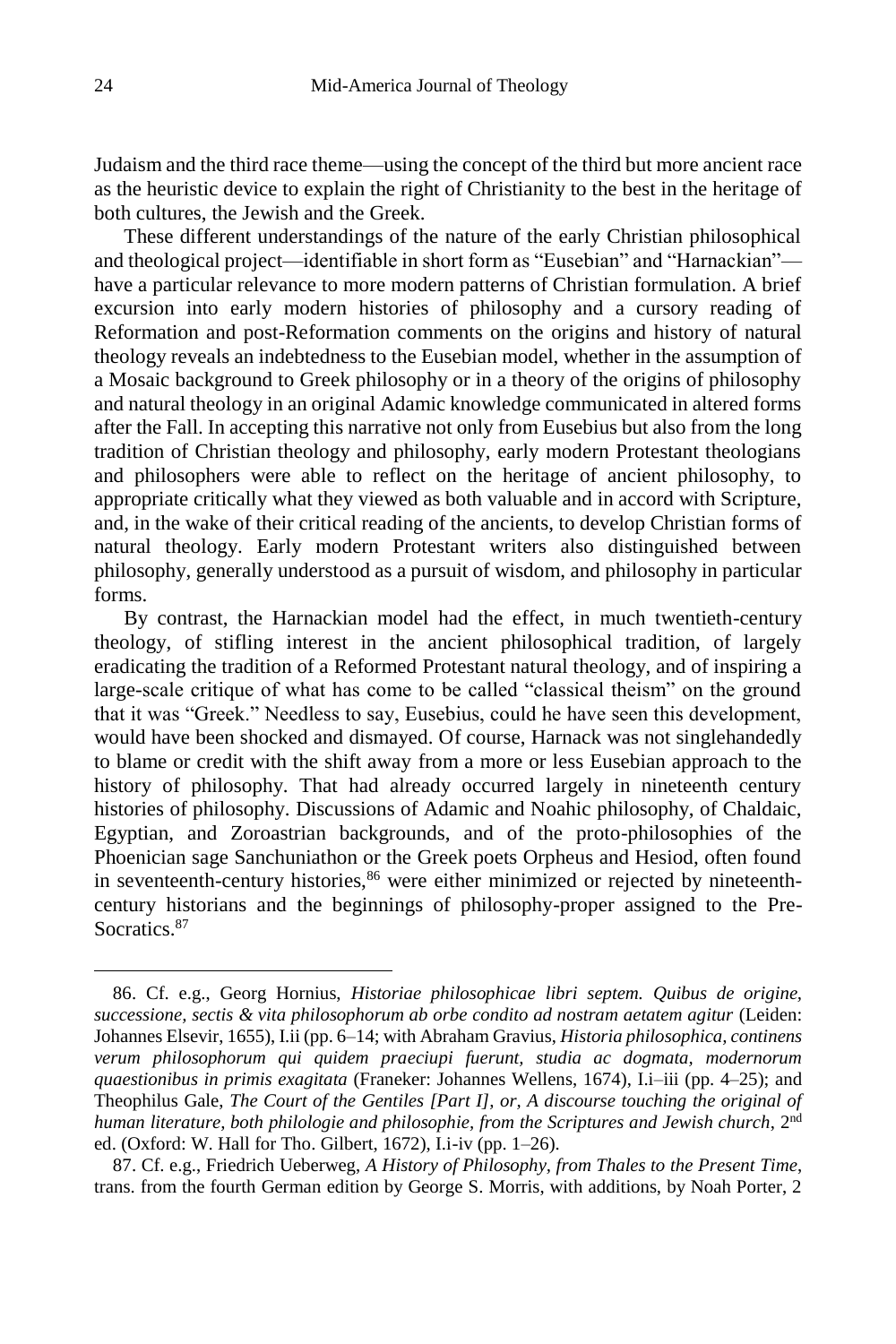It is of some interest and even irony, then, that at virtually the same time that modern theologians were drawing their conclusions concerning Hebrew and Greek thought from Harnack, historians of ancient cultural and intellectual history were returning to a recognition of the Eastern roots of Greek philosophy and the significant interpenetration of Hebraic and Hellenic cultures in the ancient world. Scholarship has traced ancient connections and interrelationships between Greek and Hebrew cultures and commented on their "common background."<sup>88</sup> Even the hazy figure of Sanchuniathon, as represented by Philo of Byblos, can be resurrected, not indeed as a clearly historical personage, but as an ancient literary indicator of the Eastern roots of Ionic philosophy.<sup>89</sup> Hesiod's *Theogony* is recognized to have an Eastern, even a Hittite, background,<sup>90</sup> and Hesiod had a considerable influence on Plato.<sup>91</sup> Examples can easily be multiplied. It is also the case that more recent histories of philosophy have returned to the identification of Near Eastern roots of Greek philosophy.<sup>92</sup> If the historical details of Eusebius' aetiology of religion—Christianity before Abraham, Mosaic origins of Platonic philosophy, and so forth—do not correspond with the details of modern research into ancient cultural and philosophical developments, his assumptions of a deep interpenetration of Judaic and Hellenic cultures and an ancient Near Eastern background to Greek philosophy are borne out by modern research.

### Concluding Thoughts

The historical-cultural paradigm of the early Christian apologetic tradition, as it culminates in the work of Eusebius of Caesarea, was not the only paradigm for the history of theology and philosophy that arose in the early church. Hippolytus and

vols. (New York: C. Scribner & Company, 1872–1874), I, pp. 1–32; Johann Eduard Erdmann, *A History of Philosophy*, ed. Williston S. Hough, 2nd ed. 3 vols. (London: S. Sonnenschein & Co.; New York, Macmillan & Co., 1890–1892), I, pp. 13–18; and Eduard Zeller, *A History of Greek Philosophy from the Earliest Period to the Time of Socrates.* 2 vols., trans. S. F. Allyene (London: Longmans, Green, 1883), I, pp. 26–49; and note, more recently, Frederick C. Copleston, *A History of Philosophy*, 9 vols. (Westminster, MD: Newman Press, 1946–1974), I, pp. 14–15.

<sup>88.</sup> E.g., Cyrus H. Gordon, *The Common Background of Greek and Hebrew Civilizations*  (London: Collins, 1962); Michael C. Astour, *Hellenosemitica: An Ethnic and Cultural Study in West Semitic Impact on Mycenaean Greece* (Leiden: E. J. Brill, 1965).

<sup>89.</sup> M. L. West, "*Ab ovo*: Orpheus, Sanchuniathon, and the Origins of the Ionian World Model," in *Classical Quarterly*, 44/2 (1994), pp. 289–307.

<sup>90.</sup> Peter Walcot, *Hesiod and the Near East* (Cardiff: Univ. of Wales Press, 1966); also Ian rutherfors, "Hesiod and the Literaty Traditions of the Near East," in Franco Montanari, Antonios Rengakos, and Christos Tsagalis, ed., *Brill's Companion to Hesiod* (Leiden: Brill. 2009), pp.  $9 - 35.$ 

<sup>91.</sup> Cf. e.g., G. R. Boys-Stones, "Hesiod and Plato's History of Philosophy," in G. R. Boys-Stones and J. H. Haubold, ed., *Plato and Hesiod* (Oxford: Oxford University Press, 2010), pp. 42–51; also David Sedley, "Hesiod's *Theogony* and Plato's *Timaeus*," in ibid, pp. 247–258.

<sup>92.</sup> E.g., Guthrie, *History of Greek Philosophy*, I, pp. 30–38, 251–256.